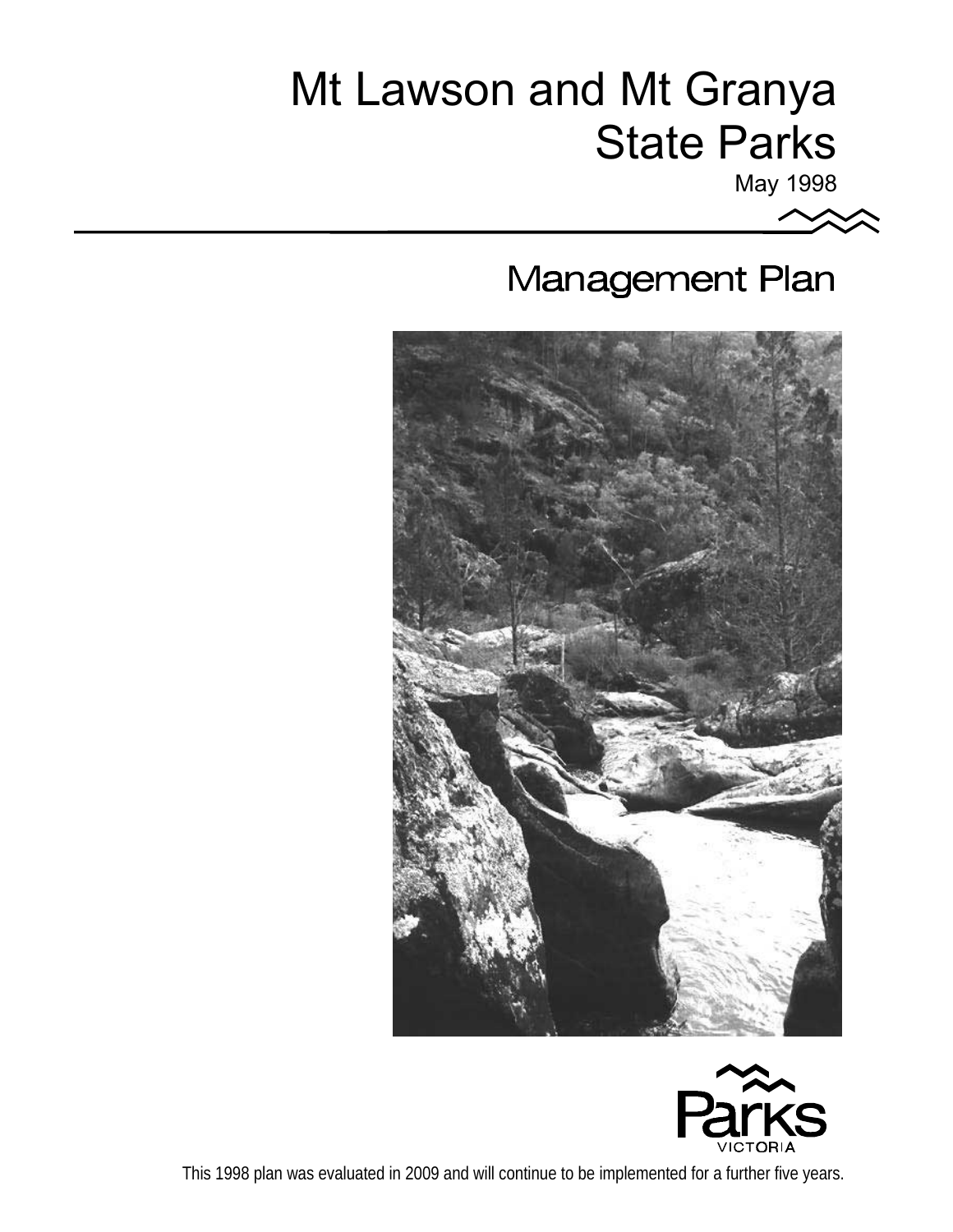This Management Plan for Mount Lawson State Park and Mount Granya State Park is approved for implementation. Its purpose is to direct management of the Park until the Plan is reviewed. A Draft Management Plan was published in May 1997. A total of eight submissions were received.

Copies of the Plan can be obtained from:

Parks Victoria 378 Cotham Road KEW VIC 3101

Parks Victoria Information Centre Vault 11 Banana Alley Flinders Street MELBOURNE VIC 3000 ∋ 13 1963

NRE Information Centre 8 Nicholson Street EAST MELBOURNE VIC 3002

For further information on this Plan, please contact:

Tony Long, Chief Ranger - Murray Park Management Area Parks Victoria, Wodonga Office ∋ 03 6055 6111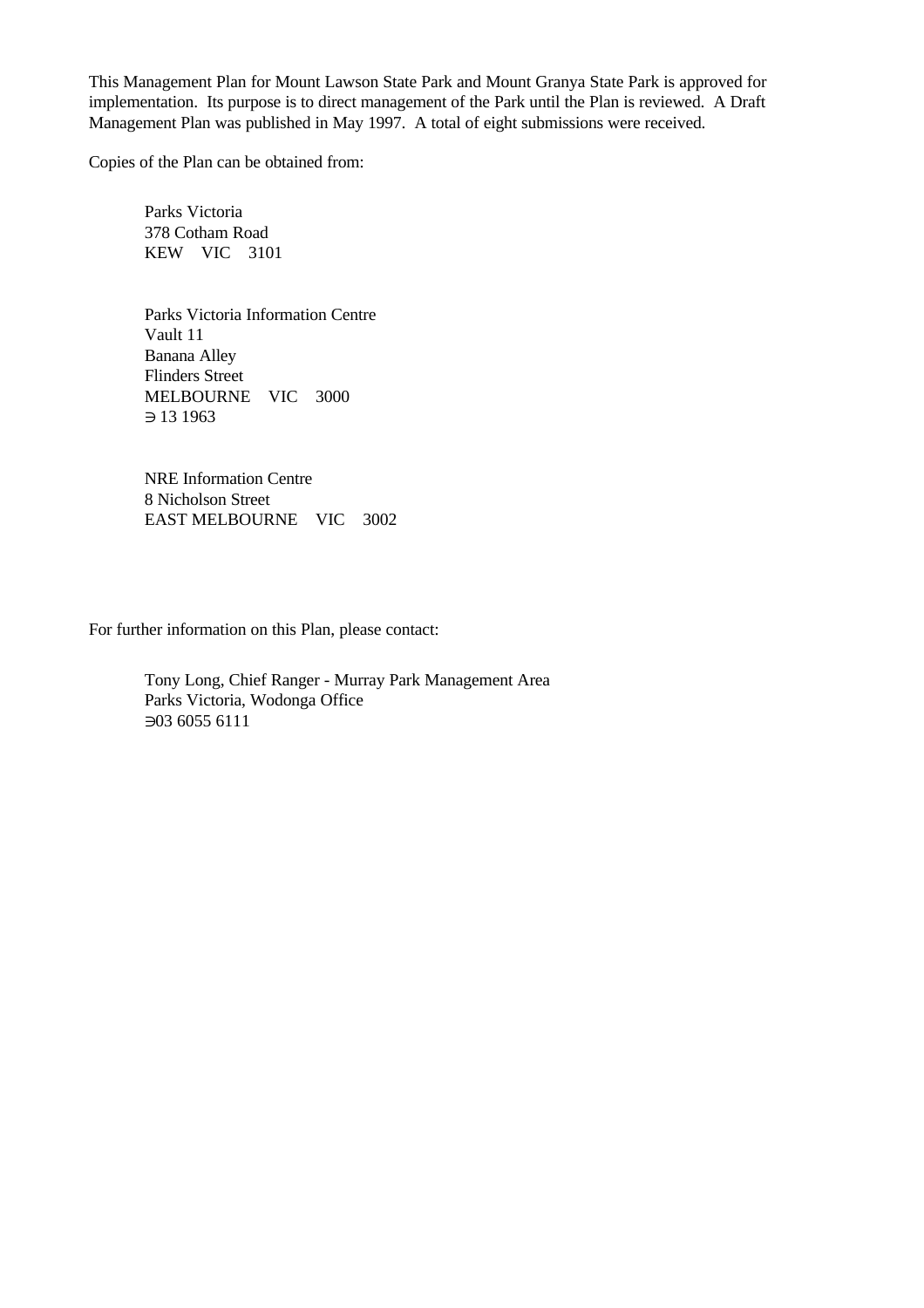Published in May 1998 by Parks Victoria 378 Cotham Road, Kew, Victoria, 3101

National Library of Australia Cataloguing-in-Publication entry

Parks Victoria. Mount Lawson State Park and Mount Granya State Park.

Bibliography. ISBN 0 7306 6254 3.

1. National parks and reserves - Victoria - Management. 2. Mount Lawson State Park (Vic.). 3. Mount Granya State Park (Vic.). I. Title.

333.78309945

Cover: Koetung Creek: Mount Lawson State Park. (Photo: Peter Ashton, Parks Victoria.)

Printed on recycled paper to help save our natural environment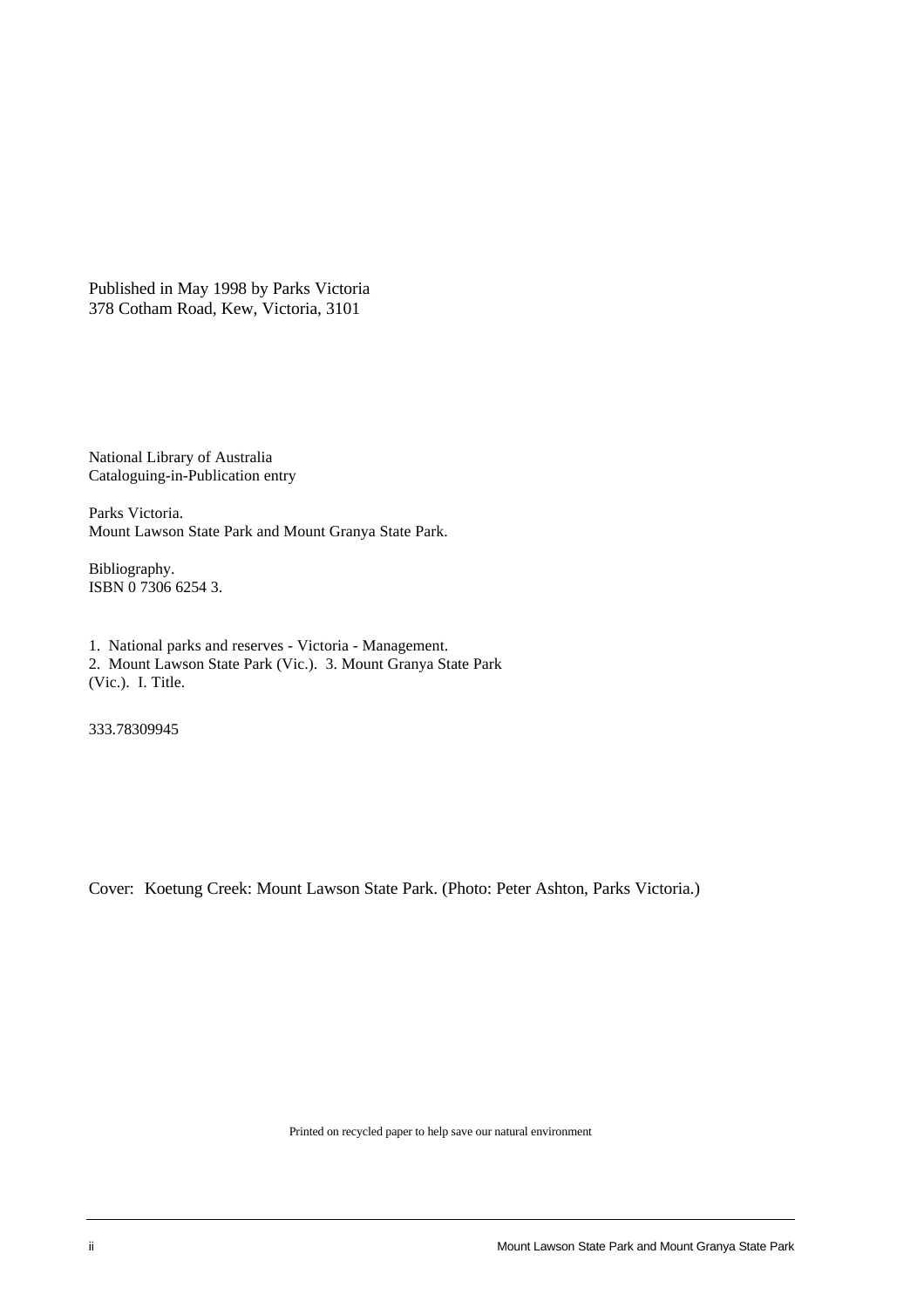<span id="page-3-0"></span>Although Mount Lawson and Mount Granya State Parks in north-east Victoria are not widely-known parks, they have significant conservation values and allow for a range of visitor activities in scenic and remote settings.

Featuring slopes, ridges and plateaux with attractive waterfalls and cascades and rocky cliffs and bluffs, they protect areas of uncommon Black Cypress-pine Woodland and contain several rare or threatened plant and animal species.

The Plan proposes that the remote atmosphere and natural values of the Parks will be protected and that low key facilities for visitors will be provided.

The Parks have the potential to become an enroute attraction for travellers between Victoria and NSW, and a part of nature-based tourism opportunities in north-eastern Victoria.

I look forward to the community's support in managing these parks, which are important components of Victoria's outstandingly diverse park system.

**Marie Tehan MP Minister for Conservation and Land Management**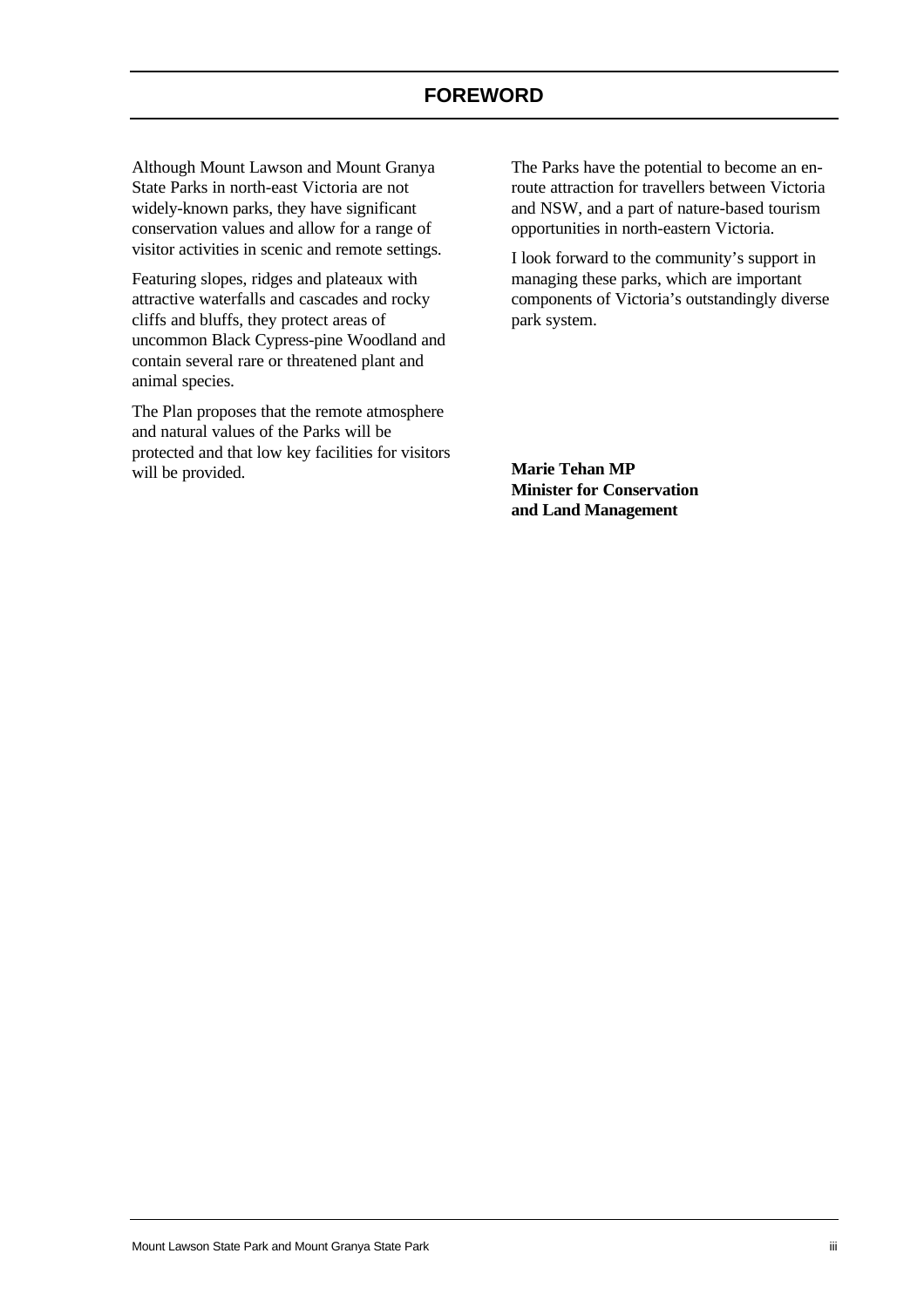This Approved Management Plan has been prepared under section 17 of the *National Parks Act 1975* (Vic.) and is approved for implementation.

The Plan provides the basis for the future management of Mount Lawson State Park and Mount Granya State Park. It was finalised following consideration of eight submissions received on the Draft Plan.

Mark Stone **Director National Parks** Jeff Floyd **Chief Executive Parks Victoria**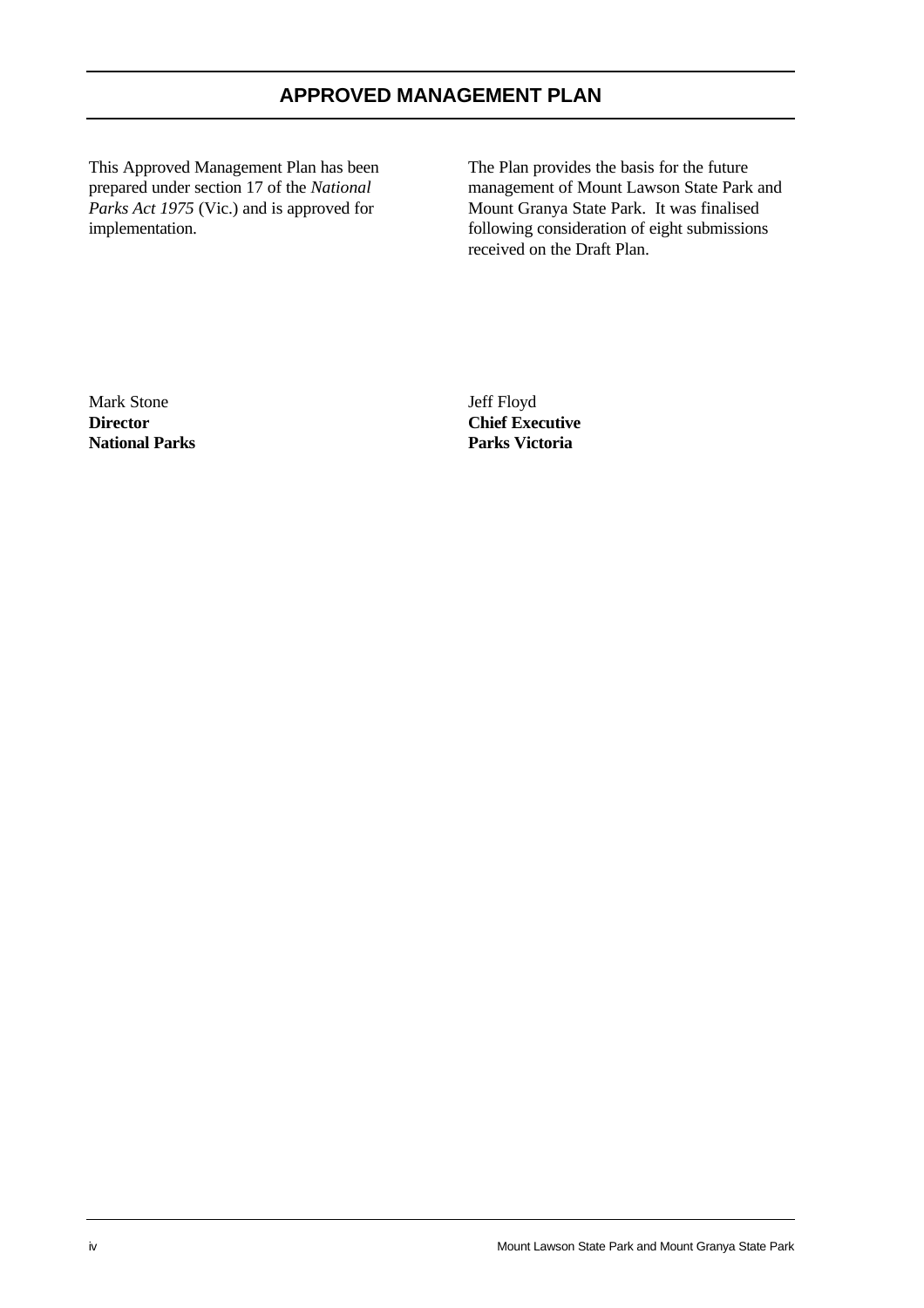<span id="page-5-0"></span>This Management Plan covers Mount Lawson State Park (13 150 ha) and Mount Granya State Park (6140 ha). These Parks are separated by a small forested area including State forest and privately owned land. The Parks share many characteristics and management issues.

Extending from Lake Hume and the Murray River in the north to the Murray Valley Highway in the south, these Parks form a large tract of remote and undeveloped land. Both Parks contain a range of environments with significant conservation values.

The Parks are not highly visited but offer a range of opportunities for recreational activities, especially bushwalking, picnicking and self-reliant camping.

These Parks will be managed for conservation and recreation consistent with their State Park status. Management will aim to retain an undeveloped and remote character and to protect and enhance the largely undisturbed environments of each Park.

Visitors will be able to use low key visitor facilities while enjoying a sense of remoteness, pleasant scenery and interesting cultural features. As part of a series of similar Parks in the North East, these two Parks will play an important role in nature-based tourism in the Upper Murray area.

Major management directions for the Parks are outlined below.

- The remote character and scenic qualities of the Parks will be protected.
- Significant features, and flora and fauna will be given special protection.
- A pest plant and animal strategy will be prepared which identifies key sites, target species and methods of control.
- Visitation will be increased through the promotion of three key visitor contact points, located near major tourist routes.
- A new picnic and camping area will be established at 'The Kurrajongs' in Mount Lawson State Park within easy access of the Murray River Road.
- New walking tracks will be constructed to improve access for visitors.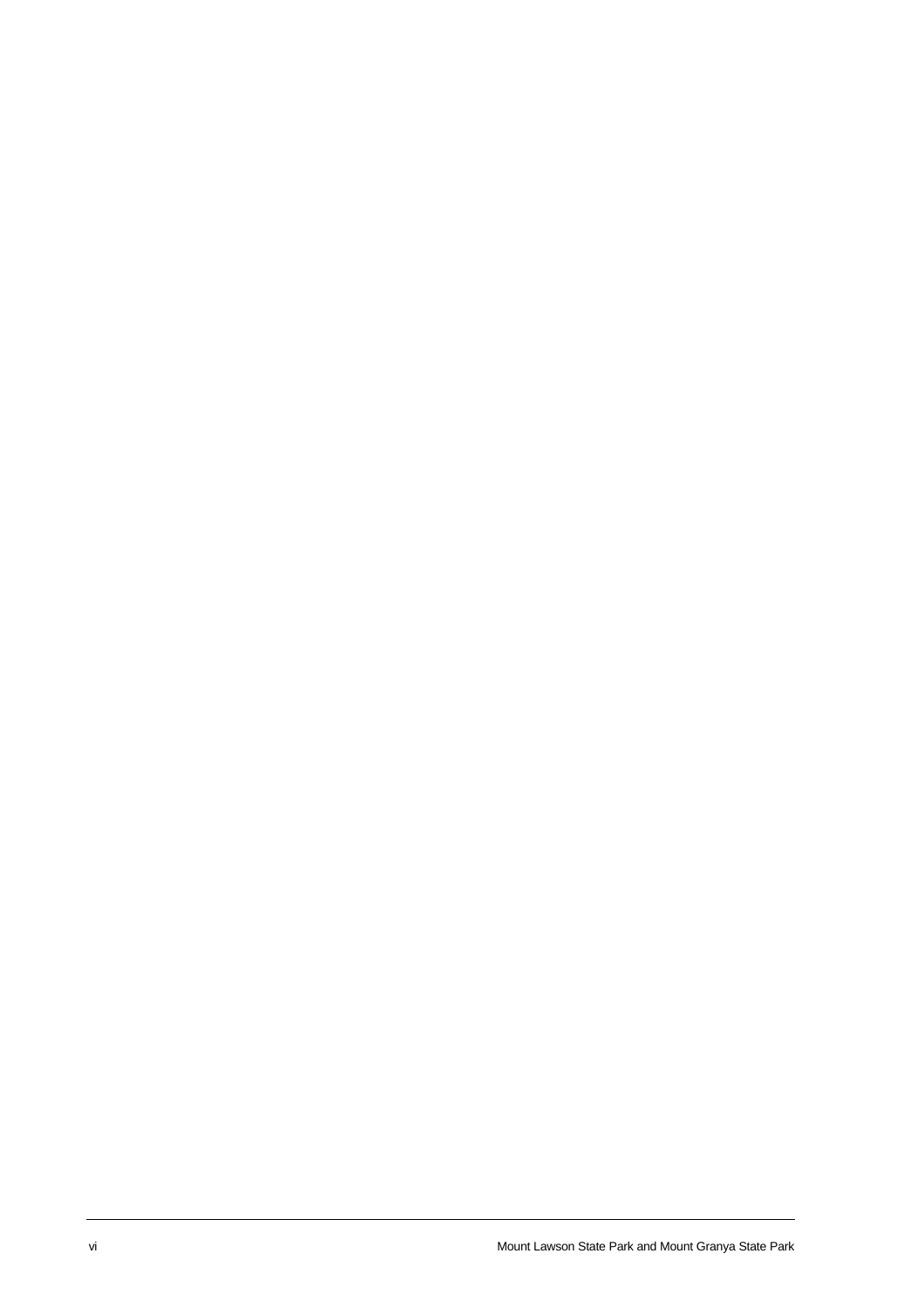## **CONTENTS**

|                | <b>FOREWORD</b> |                                                          | iii              |  |  |  |
|----------------|-----------------|----------------------------------------------------------|------------------|--|--|--|
|                | <b>SUMMARY</b>  |                                                          | V                |  |  |  |
| $\mathbf{1}$   |                 | <b>INTRODUCTION</b>                                      | $\mathbf{1}$     |  |  |  |
|                | 1.1             | Location and planning area                               | 1                |  |  |  |
|                | 1.2             | Regional context                                         | $\mathbf{1}$     |  |  |  |
|                | 1.3             | Significance of the Parks                                | $\mathbf{1}$     |  |  |  |
|                | 1.4             | Creation of the Parks                                    | $\boldsymbol{2}$ |  |  |  |
|                | 1.5             | Legislation and guidelines                               | $\overline{2}$   |  |  |  |
|                | 1.6             | Park management aims                                     | $\overline{2}$   |  |  |  |
| $\overline{2}$ |                 | STRATEGIC DIRECTIONS                                     | $\overline{4}$   |  |  |  |
|                | 2.1             | Park vision                                              | 4                |  |  |  |
|                | $2.2\,$         | Management directions                                    | $\overline{4}$   |  |  |  |
|                | 2.3             | Zoning                                                   | $\overline{4}$   |  |  |  |
| 3              |                 | <b>RESOURCE CONSERVATION</b>                             | 7                |  |  |  |
|                | 3.1             | Geological and landform features                         | 7                |  |  |  |
|                | 3.2             | Vegetation                                               | 7                |  |  |  |
|                | 3.3             | Fauna                                                    | 8                |  |  |  |
|                | 3.4             | Landscape                                                | 9                |  |  |  |
|                | 3.5             | Cultural heritage                                        | 9                |  |  |  |
| 4              |                 | PARK PROTECTION                                          | 11               |  |  |  |
|                | 4.1             | Fire management                                          | 11               |  |  |  |
|                | 4.2             | Pest plants and animals, and diseases                    | 12               |  |  |  |
| 5              |                 | THE PARK VISIT                                           | 13               |  |  |  |
|                | 5.1             | The Park visitor                                         | 13               |  |  |  |
|                | 5.2             | Visitor recreational activities and facilities           | 15               |  |  |  |
|                |                 | 5.2.1<br>Vehicle access                                  | 15               |  |  |  |
|                |                 | 5.2.2<br>Day visits and camping                          | 18               |  |  |  |
|                |                 | 5.2.3<br>Bushwalking                                     | 18               |  |  |  |
|                |                 | Horse riding<br>5.2.4                                    | 21               |  |  |  |
|                |                 | Rock climbing and abseiling<br>5.2.5                     | 21               |  |  |  |
|                |                 | 5.2.6<br>Orienteering and rogaining                      | 21               |  |  |  |
|                |                 | 5.2.7<br>Dogs                                            | 21<br>21         |  |  |  |
|                |                 | 5.3<br>Visitor information, interpretation and education |                  |  |  |  |
|                | 5.4             | Commercial tourism operations                            | 22<br>23         |  |  |  |
|                |                 | Public safety<br>5.5                                     |                  |  |  |  |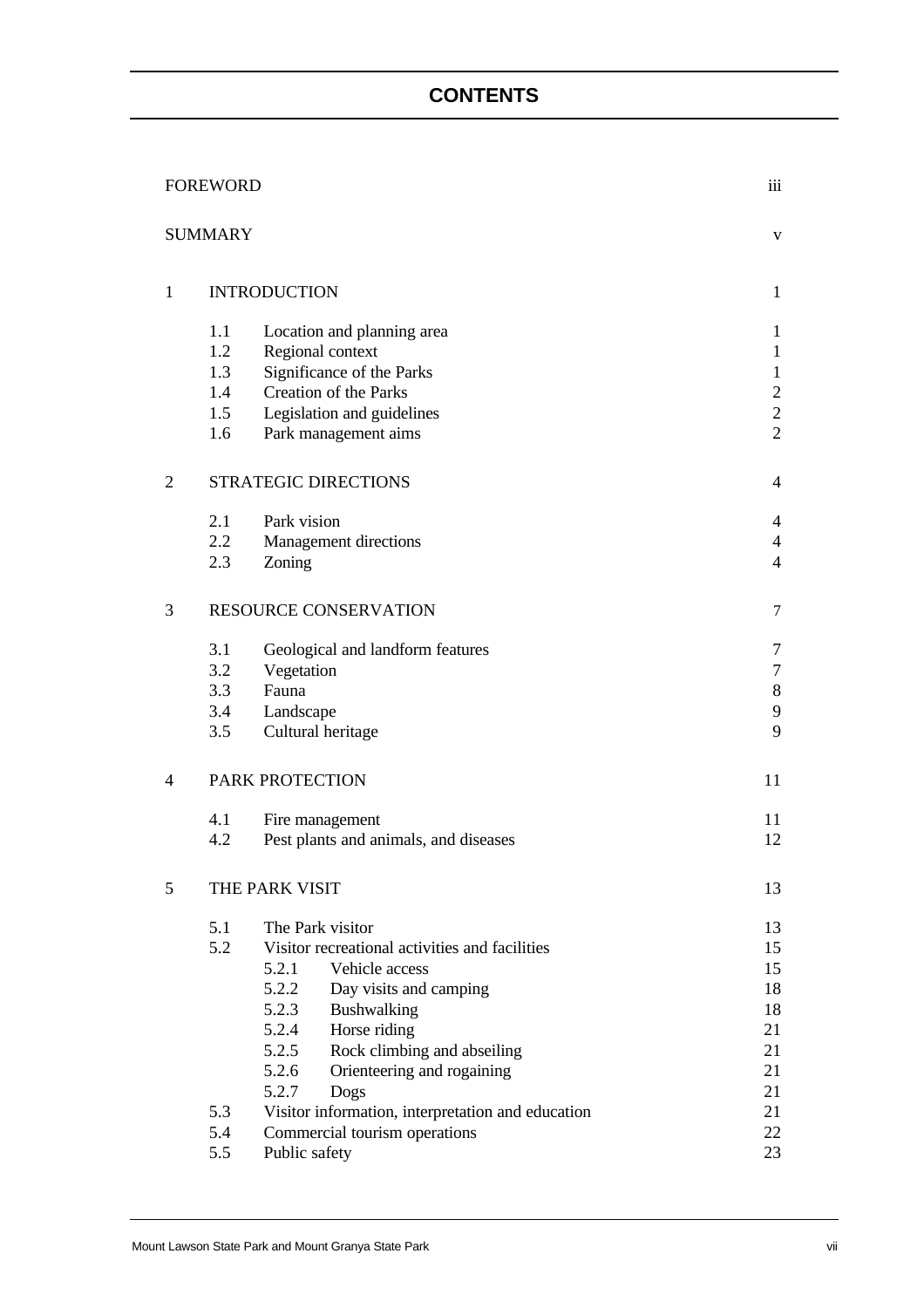| 6              | COMMUNITY AWARENESS AND INVOLVEMENT            | 24          |
|----------------|------------------------------------------------|-------------|
|                | Friends and volunteers<br>6.1                  | 24          |
|                | 6.2<br>Community awareness and Park neighbours | 24          |
| $\tau$         | <b>OTHER ISSUES</b>                            | 25          |
|                | 7.1<br>Authorised uses                         | 25          |
|                | 7.2<br>Boundaries and adjacent uses            | 26          |
| 8              | <b>IMPLEMENTATION</b>                          | 27          |
|                | <b>REFERENCES</b>                              | 28          |
| <b>TABLES</b>  |                                                |             |
| $\mathbf{1}$   | Management zones and overlays                  | 6           |
| $\overline{2}$ | Summary of recreation activities               | 14          |
| 3              | Management of vehicle roads and tracks         | 16          |
| $\overline{4}$ | Existing and proposed visitor facilities       | 19          |
| 5              | Management of walking tracks                   | 20          |
| 6              | Priority management strategies                 | 27          |
|                | <b>APPENDICES</b>                              |             |
| $\bf I$        | Rare or threatened flora                       | 29          |
| $\mathbf{I}$   | Rare or threatened fauna                       | 29          |
| <b>FIGURES</b> |                                                |             |
| 1              | Regional locality plan                         | End of Plan |
| $\overline{2}$ | <b>Mount Lawson State Park</b>                 | End of Plan |

3 Mount Granya State Park End of Plan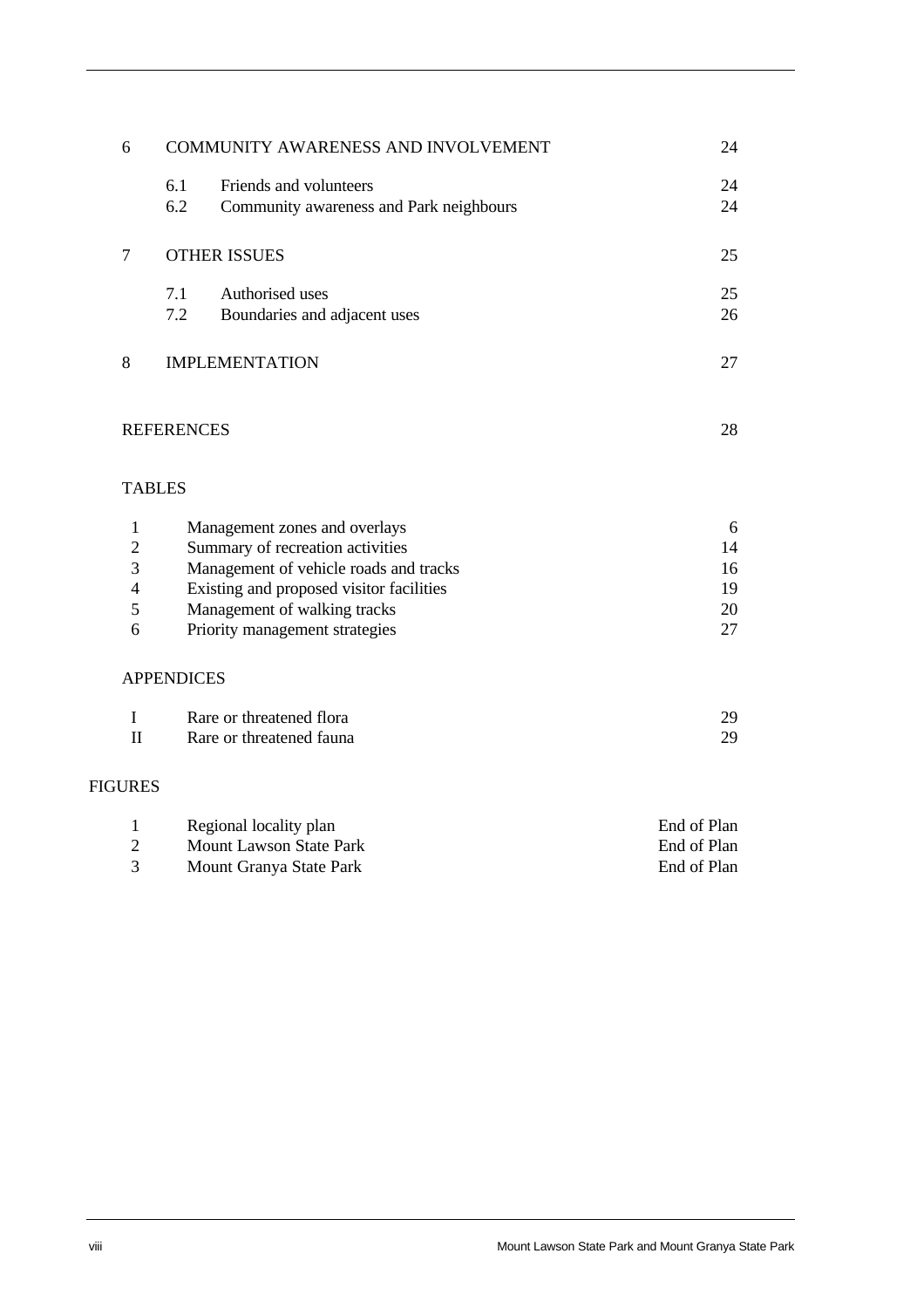## <span id="page-9-1"></span><span id="page-9-0"></span>**1.1 Location and planning area**

<span id="page-9-3"></span>Mount Lawson State Park and Mount Granya State Park are in North East Victoria, about 400 km north-east of Melbourne and 50 km east of Albury-Wodonga.

The Parks are to the north-east of the Tallangatta township. They are bordered on the north by the Murray River and Lake Hume, and to the south by the Murray Valley Highway (figure 1).

At their closest point the Parks are separated by approximately 5 km of forested land consisting of State forest and freehold land.

This Management Plan covers the following areas:

- <span id="page-9-2"></span>• Mount Lawson State Park (13 150 ha) which includes the Bungil Reference Area (1750 ha) (figure 2);
- Mount Granya State Park (6140 ha) (figure 3).

## **1.2 Regional context**

These Parks are two of a series of parks in the Upper Murray Region extending eastwards from Lake Hume to Corryong and across the New South Wales border into Kosciuszko National Park.

There is a variety of recreational opportunities on public land within the Upper Murray area including:

- Burrowa-Pine Mountain National Park—a relatively undeveloped Park which offers opportunities for day visits, extended bushwalking and camping;
- Jarvis Creek Regional Park (proposed) utilised for day use, 4WD touring and camping;
- Alpine National Park and Kosciusko National Park—both of these Parks provide for a diverse range of visitor experiences and attract large numbers of visitors;
- Murray River—attracts many visitors for fishing and camping;

• Lake Hume — one of the Region's major attractions, popular for fishing, camping and water sports.

#### **1.3 Significance of the Parks**

Mount Lawson State Park and Mount Granya State Park make a valuable contribution to Victoria's parks system, which aims to protect viable, representative samples of the State's natural environments occurring on public land. Parks also provide opportunities for visitors to enjoy and appreciate natural and cultural values, and make important contributions to tourism.

The Parks are assigned the IUCN Category II (National Parks) of the United Nations' List of National Parks and Protected Areas. Category II areas are managed primarily for ecosystem conservation and appropriate recreation.

The Parks are both listed on the Register of the National Estate, in recognition of their outstanding values and their importance as part of our heritage.

Two areas including Aboriginal art sites in Mount Lawson State Park are listed on the Register of the National Estate in recognition of their value as part of our heritage.

Significant features of the Parks are summarised below.

#### **Natural values**

- Highly diverse vegetation, including Black Cypress-pine Woodland and Clay Heathland.
- The occurrence of several rare or threatened flora and fauna species.
- Natural rugged beauty including prominent mountain ranges, rocky outcrops and waterfalls.

#### **Cultural values**

- Aboriginal rock shelters and art sites.
- Historic mine sites and relics.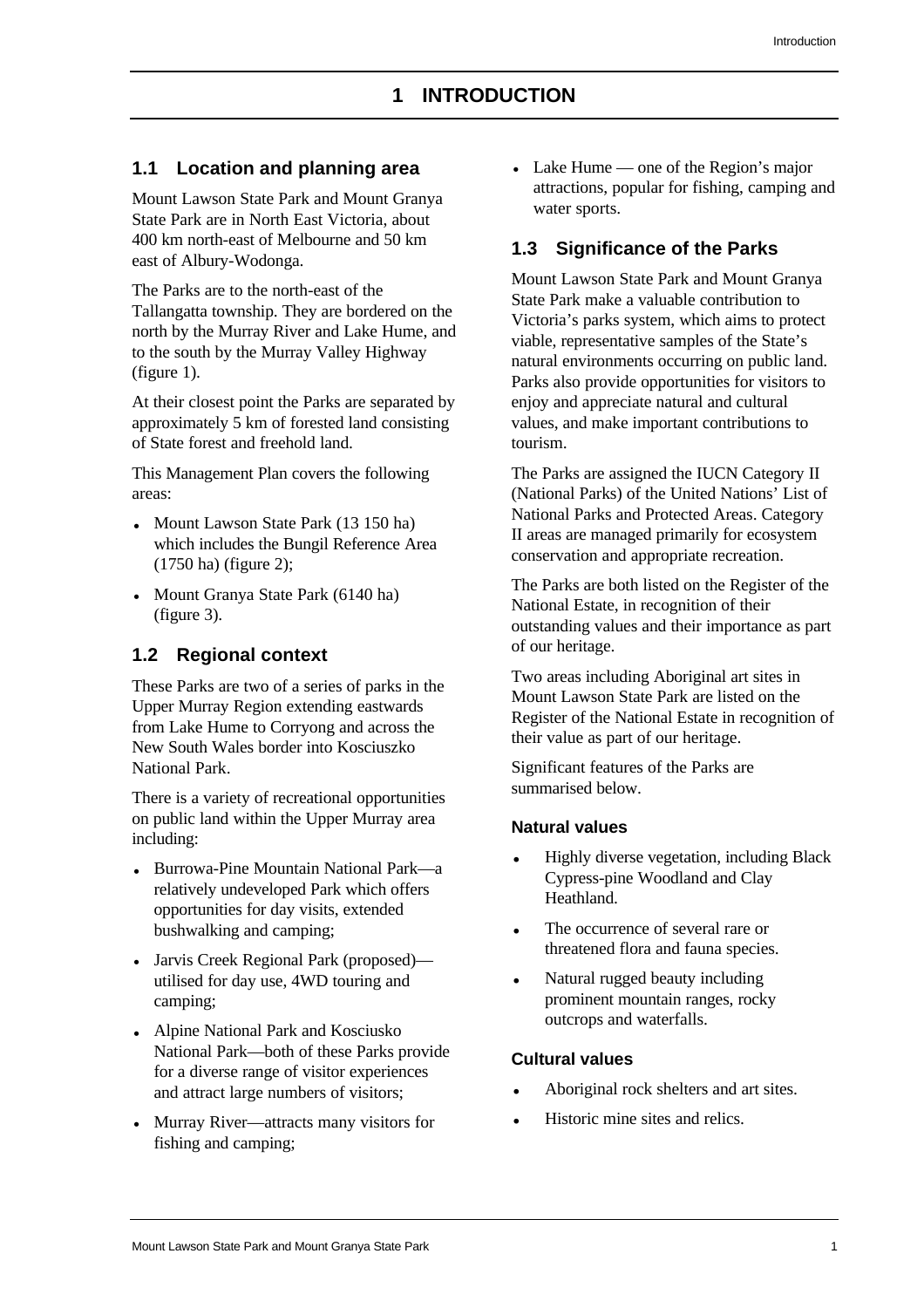## **Tourism and recreation values**

- A variety of attractions and recreational opportunities in remote settings without significant intrusion by developments or high visitor numbers.
- Visitor attractions adjacent to major tourist routes in the Upper Murray.
- Opportunities for self-sufficient walking and camping in rugged and remote areas.
- A network of 4WD touring tracks with spectacular views of the Parks and the Murray River Valley.
- Several short walks to some of the Parks' interesting features.

## <span id="page-10-0"></span>**1.4 Creation of the Parks**

<span id="page-10-1"></span>Mount Lawson State Park was included on Schedule Three of the National Parks Act on 21 June 1988 as a result of the *National Parks (Amendment) Act 1987* (Vic.) and was transferred to the new Schedule Two B (State Parks) in 1989.

Mount Granya State Park was included on Schedule Two B (State Parks) on 3 August 1995 as a result of the *National Parks (Yarra Ranges and Other Amendments) Act 1995* (Vic.).

Mount Lawson State Park and Mount Granya State Park were created following Government decisions on the following recommendations from the Land Conservation Council (LCC):

- Mount Lawson State Park: North-Eastern Area (Benalla-Upper Murray Review) (LCC 1986);
- Mount Granya State Park: North Eastern Study Area District 1 (LCC 1973) and North-Eastern Area (Benalla-Upper Murray Review) (LCC 1986).

## **1.5 Legislation and guidelines**

Mount Lawson State Park and Mount Granya State Park are reserved and managed under the provisions of the National Parks Act. The Act requires the Director to preserve and protect the natural environment of the Parks, and their natural and other features and, subject to this, to provide for the use of the Parks by the public

for enjoyment, recreation and education. The Act also provides for appropriate research.

Specific LCC recommendations for Mount Lawson State Park include phasing out grazing unless considered necessary for management purposes, and permitting apiculture (LCC 1986).

The Bungil Reference Area in Mount Lawson State Park has been proclaimed under the *Reference Areas Act 1978* (Vic.) and is managed in accordance with Ministerial directives and the relevant park guideline. Within this area, which forms a reference for comparative study purposes, natural processes are to be allowed to continue undisturbed.

The Parks are managed in accordance with park guidelines for the management of parks and LCC recommendations, and other park plans and guidelines, including the North East Region Regional Fire Protection Plan (DCE 1990).

## **1.6 Park management aims**

Sections 4 (Objects) and 17 of the National Parks Act provide the main basis for management of the Parks. The following management aims are derived from those sections and as such govern all aspects of park management.

## **Resource conservation**

- Preserve and protect the natural environment.
- Allow natural environmental processes to continue with the minimum of interference.
- Maintain biodiversity.
- Conserve features of archaeological, historical and cultural significance.

## **Park protection**

- Protect water catchments and streams.
- Protect human life, the Parks and adjacent lands from injury by fire.
- Eradicate or otherwise control introduced plants, animals and diseases.

## **The Park visit**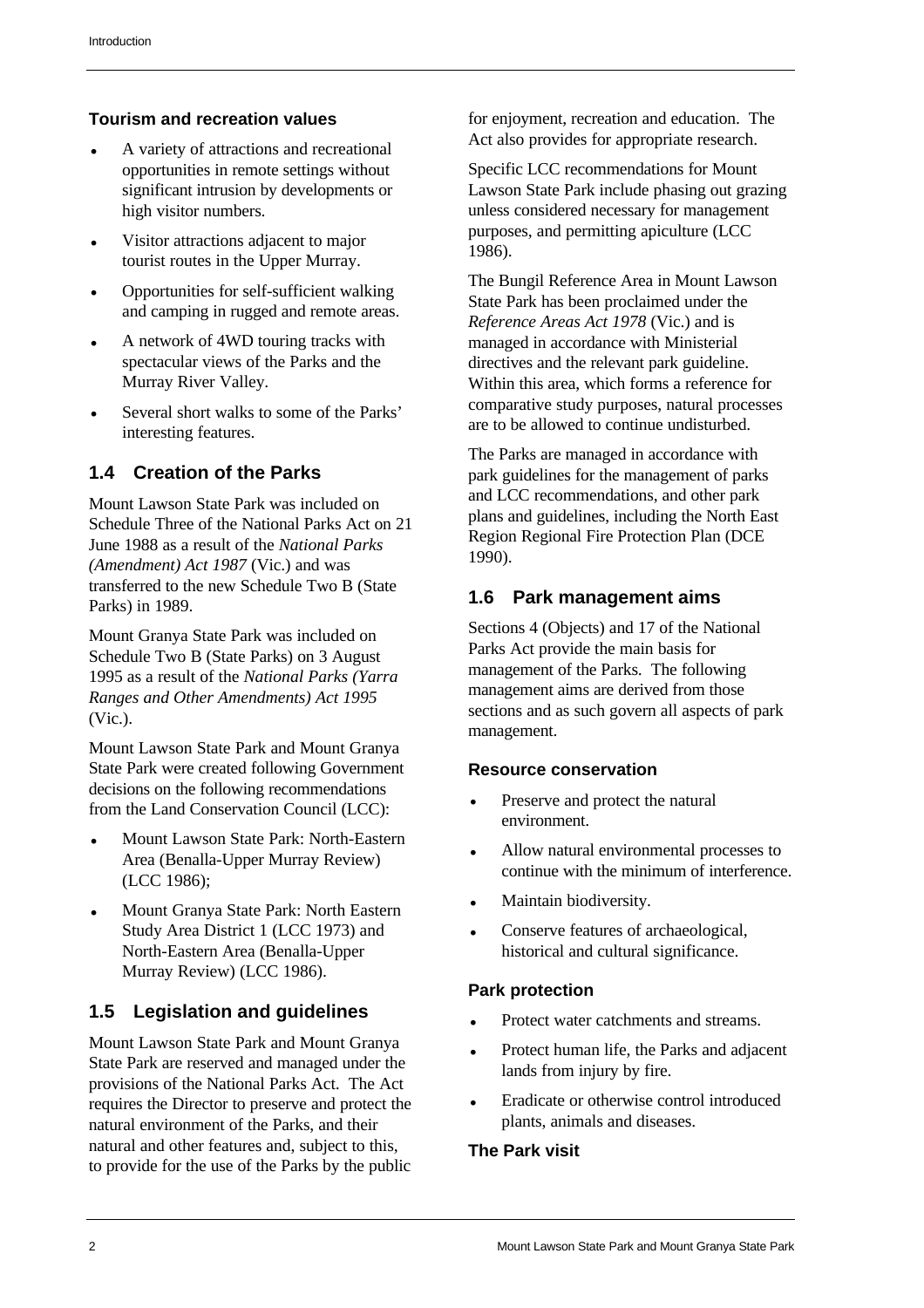- Provide opportunities for appropriate recreation and tourism.
- Promote and encourage an appreciation, understanding and enjoyment of the natural and cultural values of the Parks and their recreational opportunities.
- Encourage appropriate park use and visitor behaviour, and foster a conservation ethic in visitors and an understanding of minimal impact behaviour.
- Take reasonable steps to ensure the safety of visitors.

#### **Other**

- Provide for and encourage scientific research, surveys and monitoring that will contribute to a better understanding and management of the Parks.
- Co-operate with local, State and interstate government authorities, the community and other interested organisations to assist in the management of the Parks.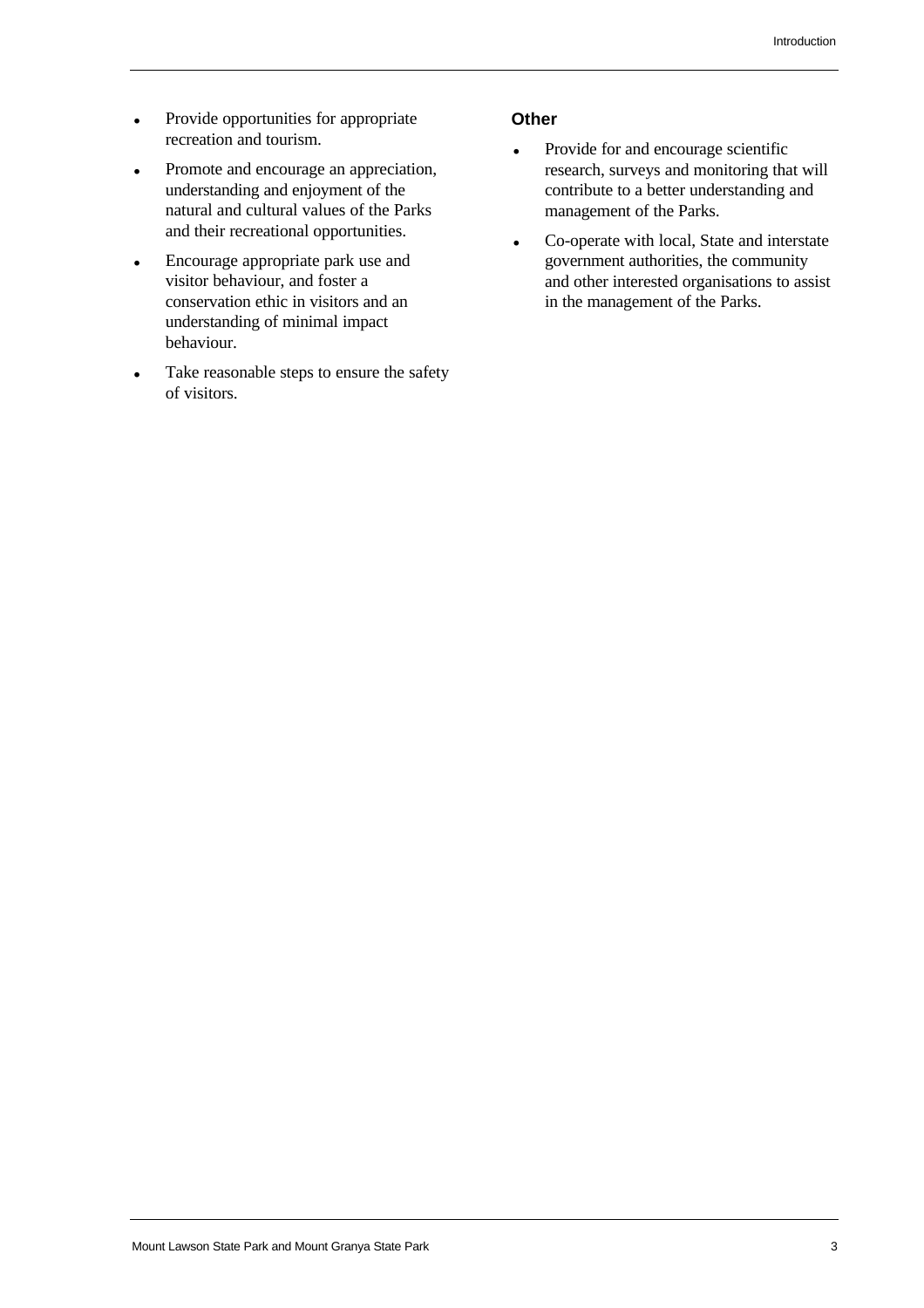## <span id="page-12-1"></span><span id="page-12-0"></span>**2.1 Park vision**

<span id="page-12-2"></span>A future visitor to Mount Lawson State Park and Mount Granya State Park finds well managed and relatively undeveloped Parks. The Parks are being managed with an increasing understanding of their diverse natural environments.

A number of interesting short walks, including walks to Granya Falls and Mount Lawson Summit, are popular with day visitors. Many visitors also enjoy car-based sightseeing and 4WD day tours and picnicking at pleasant locations such as Cotton Tree Creek and 'The Kurrajongs'.

Rugged gorges and rock outcrops, a semiremote atmosphere and panoramic views present popular and challenging opportunities for adventurous bushwalkers, cyclists and 4WD tourists.

<span id="page-12-3"></span>The Parks and their attractions are well known in larger population centres like Albury-Wodonga, and by people in Melbourne and Sydney, and are appreciated by the local community and adjoining landholders for their important conservation values.

Highly successful control programs have virtually eradicated pest plants and animals from the Parks. Native plant communities have recolonised areas once heavily infested with weeds.

In conjunction with Lake Hume, the Murray River and other nearby parks and reserves, the Parks are increasingly valued as an important part of the nature-based tourism opportunities in the area, facilitated by the popular tourist routes of the rail trail along the former Cudgewa Railway and the Murray Valley Highway.

Visitor facilities are low key and restricted to a minimal number of sites, mostly near Park boundaries. A quality visitor experience is facilitated by high standard interpretation of the values of both Parks.

Careful and sensitive management by Parks Victoria, with some input from volunteer and community groups, ensures that the parks values will be maintained for future generations.

## **2.2 Management directions**

Major management directions for the Parks are outlined below.

## **Resource conservation**

- Significant species and communities will be monitored, and threats to these species and communities identified and managed.
- Cultural features will be monitored and protected from visitor impacts, management activities and other threats.

## **Park protection**

- Fuel reduction burning will be managed to protect particular assets and adjacent land.
- A pest plant and animal strategy which identifies key sites, target species and methods of control will be prepared.
- Roads and tracks will be maintained, and closed on a seasonal basis as required to prevent erosion.

## **The Park visit**

- Visitor information and day use facilities will be provided at key attractions near major tourist routes.
- The experience of relative remoteness will be retained at the same time as access to several semi-remote areas through the development of walking tracks is improved.

## **2.3 Zoning**

A park management zoning scheme has been developed to:

- provide a geographic framework in which to manage the Parks;
- indicate which management directions have priority in different parts of each Park;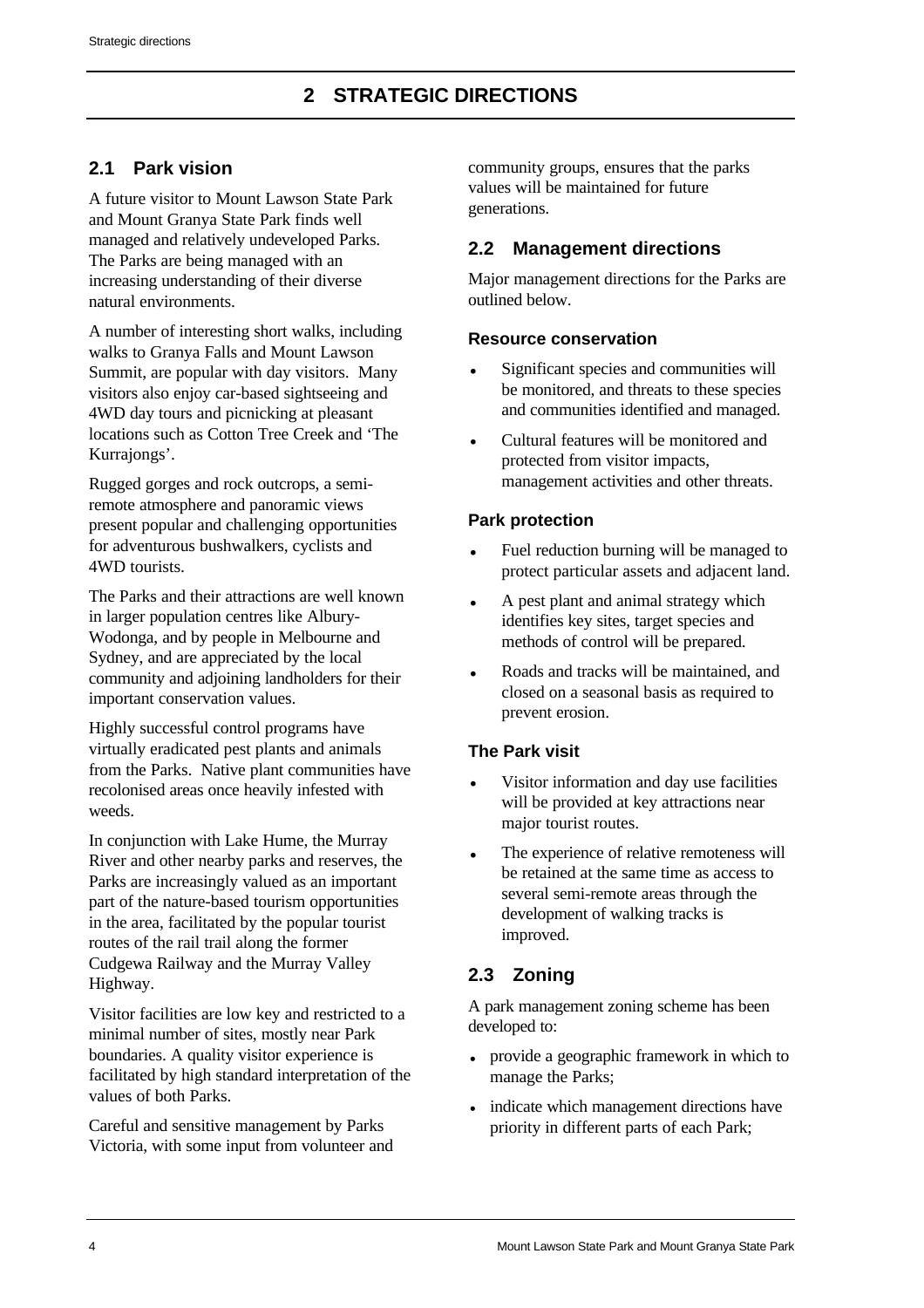- indicate the types and levels of use appropriate throughout each Park;
- assist in minimising existing and potential conflicts between uses and activities, or between those and the protection of park values;
- provide a basis for assessing the suitability of future activities and development proposals.

Two principal management zones apply to the Parks—Reference Area, and Conservation and Recreation.

In addition, Special Protection Areas are used to summarise requirements additional to those of the underlying primary management zones.

#### **Special Protection Areas**

Special Protection Areas have been designated surrounding the following locations:

- Black Cypress-pine Woodland—occurs in both Parks on the dry north-western slopes, and is particularly fire sensitive;
- three Aboriginal art sites in Mount Lawson State Park—the cultural significance of these sites warrants protection from visitor impacts and management activities;
- Clay Heathland—occurs near Thologolong Track in Mount Lawson State Park. This Ecological Vegetation Class is poorly represented in parks and reserves.

Table 1 specifies management zone and overlay characteristics, and figures 2 and 3 show the location of these areas except for the Aboriginal art sites.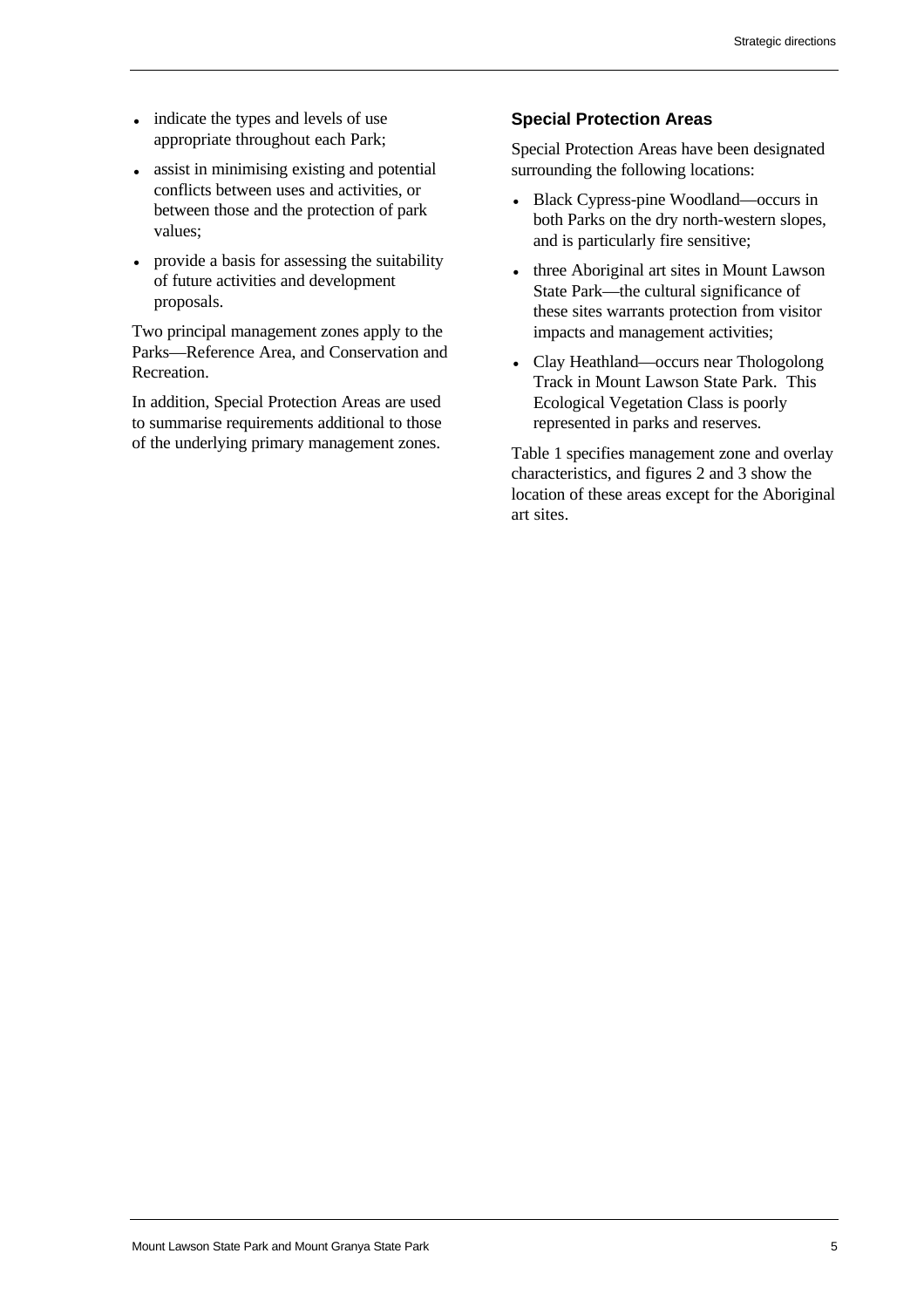## **TABLE 1 PARK MANAGEMENT ZONES AND OVERLAYS**

<span id="page-14-0"></span>

| AREA/                                      | <b>MANAGEMENT ZONES</b>                                                                                                                                                                                                                                                                                                     | <b>MANAGEMENT OVERLAY</b>                                                                                                                                                                                  |                                                                                                                             |
|--------------------------------------------|-----------------------------------------------------------------------------------------------------------------------------------------------------------------------------------------------------------------------------------------------------------------------------------------------------------------------------|------------------------------------------------------------------------------------------------------------------------------------------------------------------------------------------------------------|-----------------------------------------------------------------------------------------------------------------------------|
| <b>ACTIVITY</b>                            | <b>REFERENCE AREA</b>                                                                                                                                                                                                                                                                                                       | <b>CONSERVATION AND</b><br><b>RECREATION</b>                                                                                                                                                               | SPECIAL PROTECTION<br><b>AREAS</b>                                                                                          |
| AREA/LOCATION                              | Mount Lawson State Park: Bungil<br>Reference Area (1750 ha, 13% of the<br>Park).                                                                                                                                                                                                                                            | All of Mount Lawson State Park except<br>for the Bungil Reference Area<br>(11 400 ha, 87% of the Park).<br>All of Mount Granya State Park<br>(6140 ha, 100% of the Park).                                  | Black Cypress-pine Woodlands,<br>Aboriginal art sites and Clay Heathland.                                                   |
| <b>VALUES</b>                              | Relatively undisturbed land types and<br>associated vegetation.                                                                                                                                                                                                                                                             | Important natural values and scope for low<br>impact recreation opportunities.                                                                                                                             | Discrete significant areas requiring special<br>attention.                                                                  |
| <b>GENERAL</b><br><b>MANAGEMENT</b><br>AIM | Protect viable samples of one or more land<br>types that are relatively undisturbed for<br>comparative study with similar land types<br>elsewhere, by keeping all human<br>interference to the essential minimum and<br>ensuring as far as practicable that the only<br>long term change results from natural<br>processes. | Protect less sensitive natural environments<br>and provide for sustainable dispersed<br>recreation activities and small-scale<br>recreation facilities without significant<br>impact on natural processes. | Protect specific natural or cultural values<br>in specific areas and sites where a special<br>management focus is required. |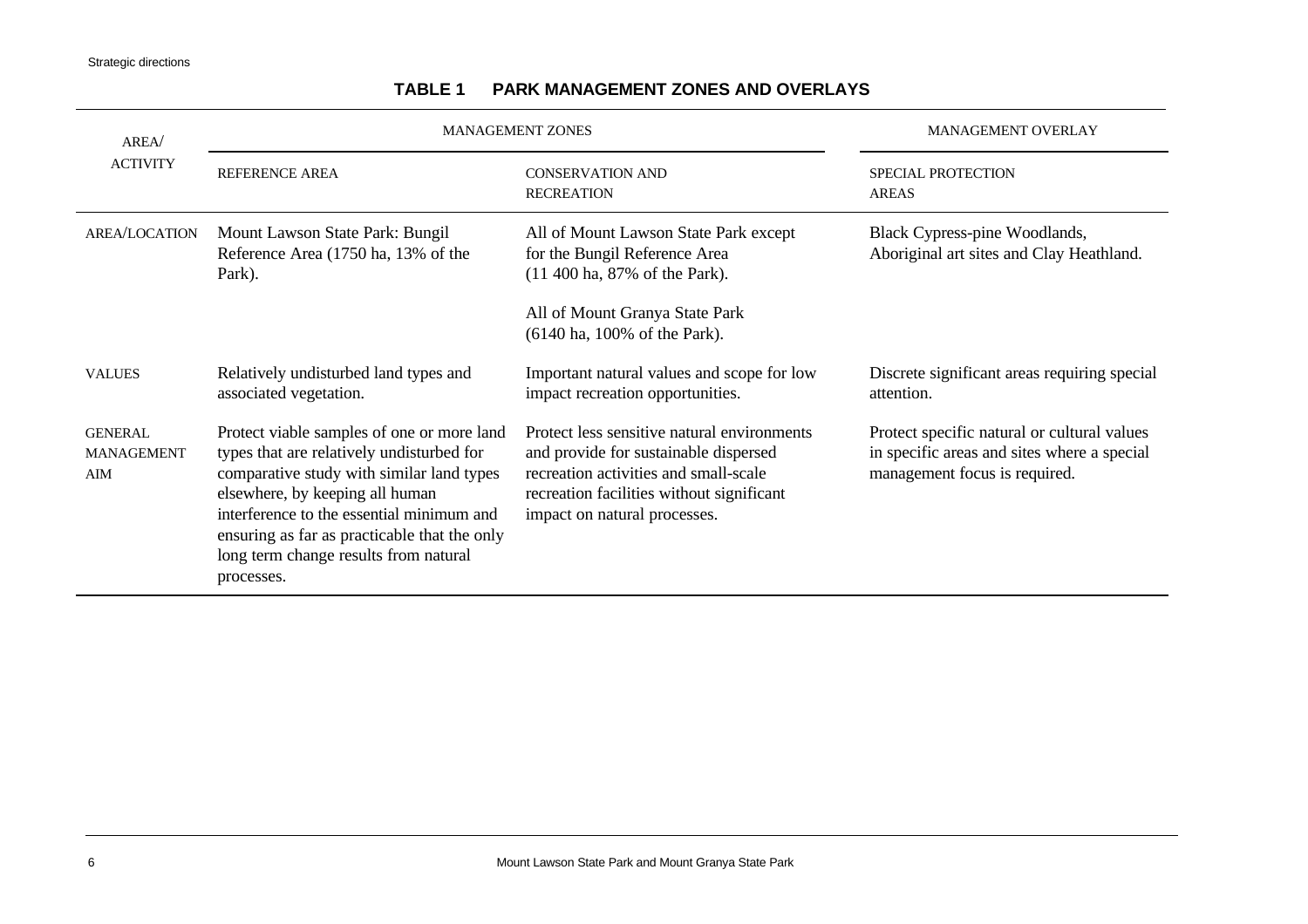## **3 RESOURCE CONSERVATION**

## <span id="page-15-1"></span><span id="page-15-0"></span>**3.1 Geological and landform features**

The landforms of Mount Granya State Park and the southern section of Mount Lawson State Park are similar in appearance. Montane slopes rise from valley floors to form prominent ridges and plateaux at elevations of approximately 240 – 610 m. Mount Granya (870 m) and Mount Lawson (1041 m) are the highest points in the respective parks.

<span id="page-15-2"></span>Soils range from friable red gradational soils on the plateaux of both Parks to granite-derived soils in the northern portion of Mount Lawson State Park. These granite soils are particularly susceptible to erosion.

The Bungil Land System covers the majority of Mount Lawson State Park and Mount Granya State Park, but the northern portion of Mount Lawson State Park is different. This area is a northern extension of the Koetong uplands and contains an intrusion of Devonian grey granite. This has resulted in the rocky ridges, cliffs and prominent bluffs characteristic of Mount Lawson State Park.

Both Parks feature scenic cascades and seasonal waterfalls. Granya Falls in Mount Granya State Park is a pleasant destination for day visitors. Flaggy Creek Gorge in Mount Lawson State Park is a more remote feature with an impressive and rugged atmosphere. Koetong Creek in Mount Lawson State Park flows throughout the year and is popular with campers.

#### **Aims**

- Minimise impacts from visitors and management on significant geological features, including waterfalls and rock outcrops.
- Prevent and control soil erosion caused by visitors and management activities.

#### **Management strategies**

• *Monitor the impact of visitors at Granya Falls and develop management guidelines as required.*

- *Prevent erosion of vehicular and walking tracks during wet weather by closing roads and tracks, particularly those on granite soils, on a seasonal basis as required.*
- *Ensure adequate drainage of all tracks to minimise erosion, particularly on granite soils.*

## **3.2 Vegetation**

A feature of both parks is the wide diversity of vegetation types.

The uplands of Mount Lawson State Park support open forests dominated by Narrow-leaf Peppermint, whereas ridges and drier sites have open forests of Broad-leaf Peppermint*.* Other species including Candlebark*,* Manna Gum, Blue Gum and Brittle Gum also occur in these open forests.

A small isolated Clay Heathland community occurs in Mount Lawson State Park. This community is not well represented in existing parks and reserves.

The northern portion of Mount Lawson State Park contains large areas of the Ecological Vegetation Class (EVC) known as Granitic Hills Woodland. This EVC is characterised by Black Cypress-pine Woodland with a sparse shrubby understorey. Shrubby Dry Forest, Heathy Dry Forest and Herb-rich Foothill Forest are common EVCs in the remainder of the Park.

Vegetation in Mount Granya State Park is dominated by open forest of Red Stringybark and Long-leaf Box on the dry steep north and north-eastern slopes. The plateaux and southern slopes are dominated by Broad-leaf and Narrow-leaf Peppermint. The understorey varies throughout the Park but is dominated by distinctive open tussock grass areas or low shrubs. Shrubby Dry Forest and Heathy Dry Forest are the predominant EVCs present. A small area of Black Cypress-pine is also present on the dry northern slopes of Mount Granya State Park (section 4.1).

Some 235 native plant species have been recorded in Mount Granya State Park,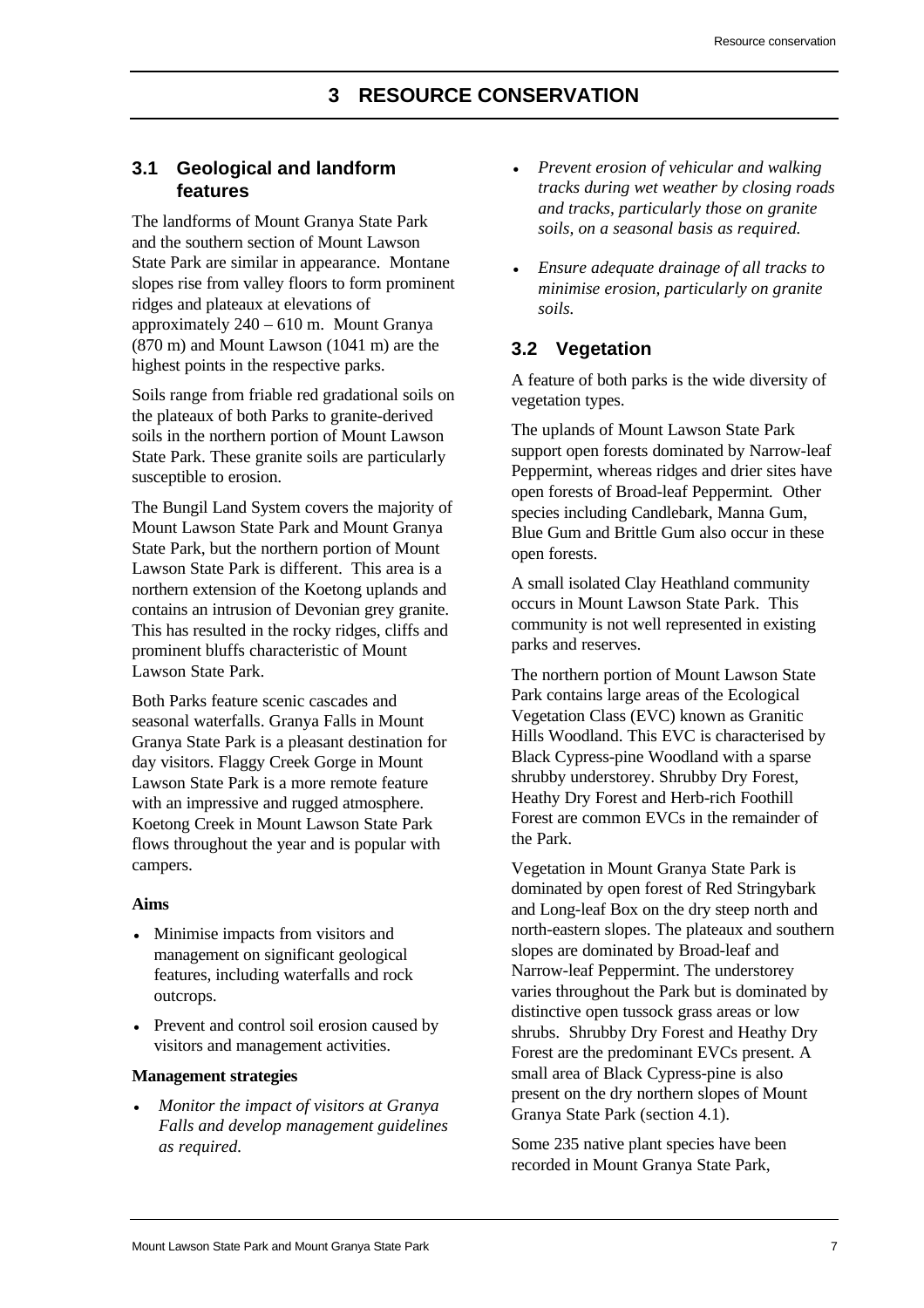including two significant species, Crimson Grevillea and Grey Rice-flower (appendix I). Approximately 278 native plant species have been recorded in Mount Lawson State Park, including two additional significant species: Mountain Dampiera and Cupped Bush-pea (appendix I)*.*

### **Aims**

- Protect native plant communities in their natural condition, and maintain genetic diversity.
- Enhance the long-term survival prospects of threatened or significant plant species or communities.

#### **Management strategies**

- *Manage Flora and Fauna Guarantee listed plants according to approved action statements.*
- <span id="page-16-0"></span>• *Encourage surveys and research on significant flora and plant communities in the Parks to improve knowledge of their management requirements.*
- *Ensure that significant plants and communities are adequately protected from management activities, including fire protection works.*
- *Survey and investigate management requirements for the Clay Heathland Special Protection Area.*
- *Increase knowledge of fire regimes required for the conservation of vegetation communities within the Parks. Use ecological burning in accordance with fire management policies and guidelines where necessary to ensure the conservation of plant communities (section 4.1).*

## **3.3 Fauna**

The range of vegetation, topography and climates within the Parks creates a variety of faunal habitats. There are three main habitat types: wet open eucalypt forest, dry open eucalypt forest and dry rocky Black Cypresspine Woodlands. A comprehensive fauna survey of the Parks has not been undertaken.

Common species in both Parks include the Eastern Grey Kangaroo*,* Black Wallaby and Common Wombat*.* The Parks also provide habitat for many species of bats, birds and reptiles.

The Barking Owl, a rare species in Victoria, has been recorded in Mount Lawson State Park (appendix II). These Parks contain significant areas of rarely visited habitat suitable for the Spot-tailed Quoll and Tree Goanna*.* These species previously inhabited these Parks but have not been sighted in them in recent years.

Trout Cod were released in Mount Lawson State Park at Koetong Creek in 1990 as part of a statewide re-introduction program (CNR 1994). Trout Cod are listed on Schedule 2 of the *Flora and Fauna Guarantee Act 1988* (Vic.) as a threatened species. Koetong Creek was identified as a suitable release site, but preliminary surveys indicate that the release was unsuccessful.

#### **Aims**

- Protect native fauna from management and visitor activities, and maintain genetic diversity.
- Enhance the long-term survival prospects of threatened or significant fauna.

- *Undertake an extensive faunal survey of the Parks and identify any significant species and their habitats. Encourage university groups to participate.*
- *Increase knowledge of the management requirements of the Park's fauna, and develop management actions for their protection as required.*
- *Continue to implement the Trout Cod Research and Recovery Plan in accordance with the Flora and Fauna Guarantee Trout Cod Action Statement.*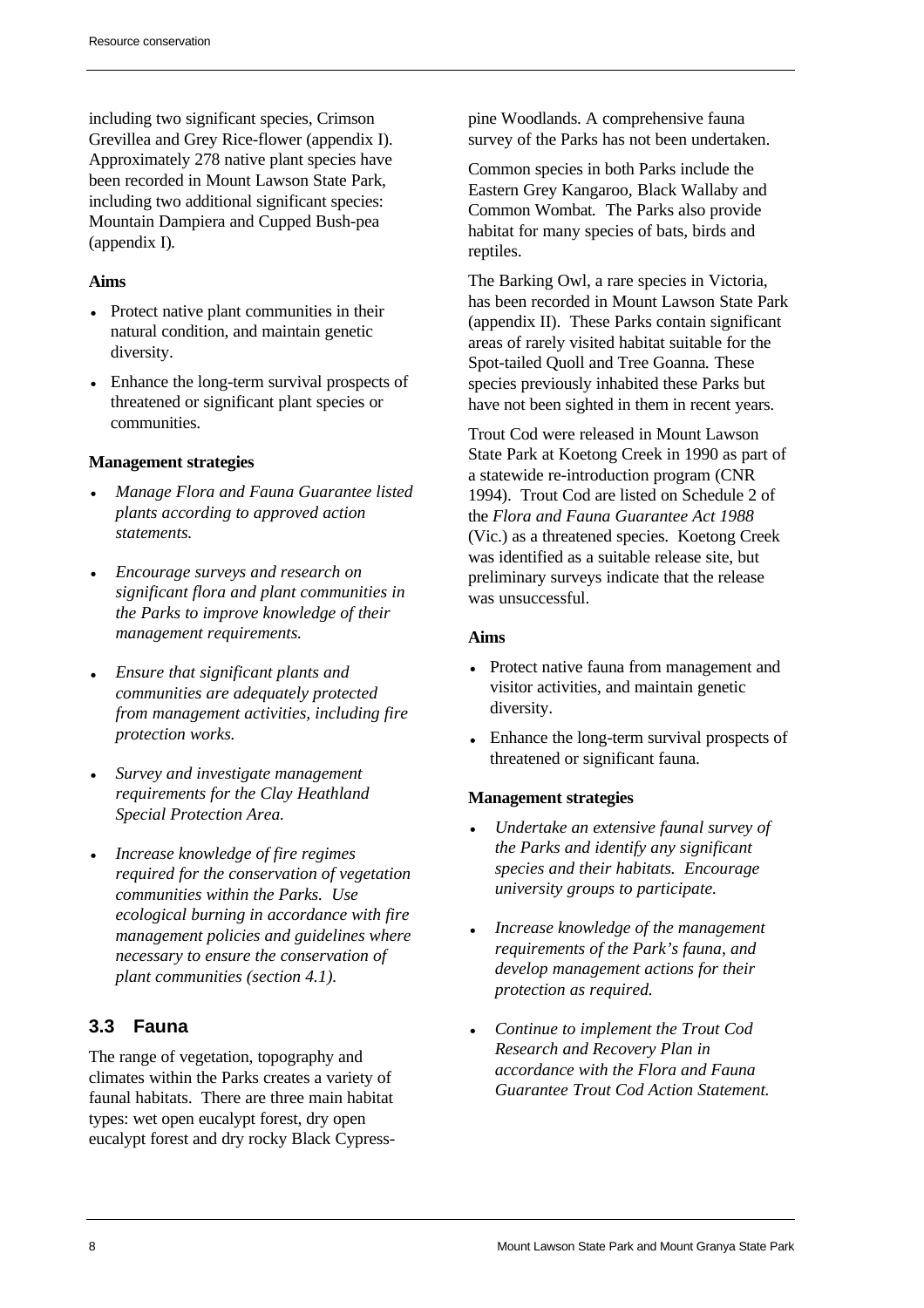• *Manage any Flora and Flora Guarantee Act listed species according to approved action statements.*

## <span id="page-17-0"></span>**3.4 Landscape**

Mount Lawson State Park and Mount Granya State Park are dominant features in the Upper Murray landscape. The steep forested slopes of the Parks rise dramatically above Lake Hume and the surrounding valleys of cleared farmland, creating a spectacular and contrasting landscape.

The landscape of the northern part of Mount Lawson State Park is particularly distinctive. The steep dry slopes, cliffs, gorges and rocky bluffs in this area enhance the Park's remote and rugged character. Developments on land adjoining each Park have the potential to impact on landscape values.

<span id="page-17-1"></span>Panoramic views of the Parks, Lake Hume, the Australian Alps and the surrounding landscape can be obtained from lookouts on the summits of Mount Lawson and Mount Granya.

Views from Mount Granya Summit are potentially outstanding but are largely restricted by surrounding vegetation and the lack of a suitable vantage point. The Mount Granya Fire Tower currently has an adverse visual impact on the site.

There are pleasant waterfalls in each of the Parks: Granya Falls in Mount Granya State Park, and Flaggy Creek Falls within the Flaggy Creek Gorge in Mount Lawson State Park.

#### **Aim**

• Protect and preserve the landscape values of the Parks, especially areas of greatest scenic quality and viewer interest.

#### **Management strategies**

- *Ensure that maintenance, developments and fire protection works are designed to have a minimal impact on the landscape values of the Parks.*
- *Liaise with the Towong Shire and adjoining land owners to minimise impacts on landscape values from developments proposed on adjoining freehold land,*

*particularly near the northern boundary of Mount Lawson State Park.*

- *Maintain the view from the Mount Granya summit viewing area through the slashing of regrowth as required.*
- *In consultation with the Forests Service and licensees, seek to minimise the visual impact of the Mount Granya Fire Tower and telecommunications facilities on the Park (section 7.1).*
- *Investigate the construction of a viewing platform on the Mount Granya Fire Tower. Seek the involvement of licensees in construction.*

## **3.5 Cultural heritage**

Aboriginal people are said to have inhabited the area and are thought to have used the rock shelters and rock outcrops overlooking the Murray River for shelter and lookouts.

Three art sites are recorded in Mount Lawson State Park at two separate locations. These sites have been surveyed and recorded by Aboriginal Affairs Victoria. Two areas totalling 620 ha around these sites have been entered on the Register of the National Estate. These areas have been designated Special Protection Areas (section 2.3).

These sites are of particular significance given the lack of known artefacts or other links with Aboriginal culture in the area. One of these art sites is occasionally visited by the general public and has been the subject of some vandalism. Many parts of these Parks are inaccessible and rarely visited and may contain further archaeological sites.

The Shepparton Aboriginal Arts Council Cooperative Ltd is the relevant authority for cultural heritage in these Parks. All Aboriginal sites and relics are protected under the *Archaeological and Aboriginal Relics Preservation Act 1972* (Vic.) and the *Aboriginal and Torres Strait Islander Heritage Protection Act 1984* (Cwlth).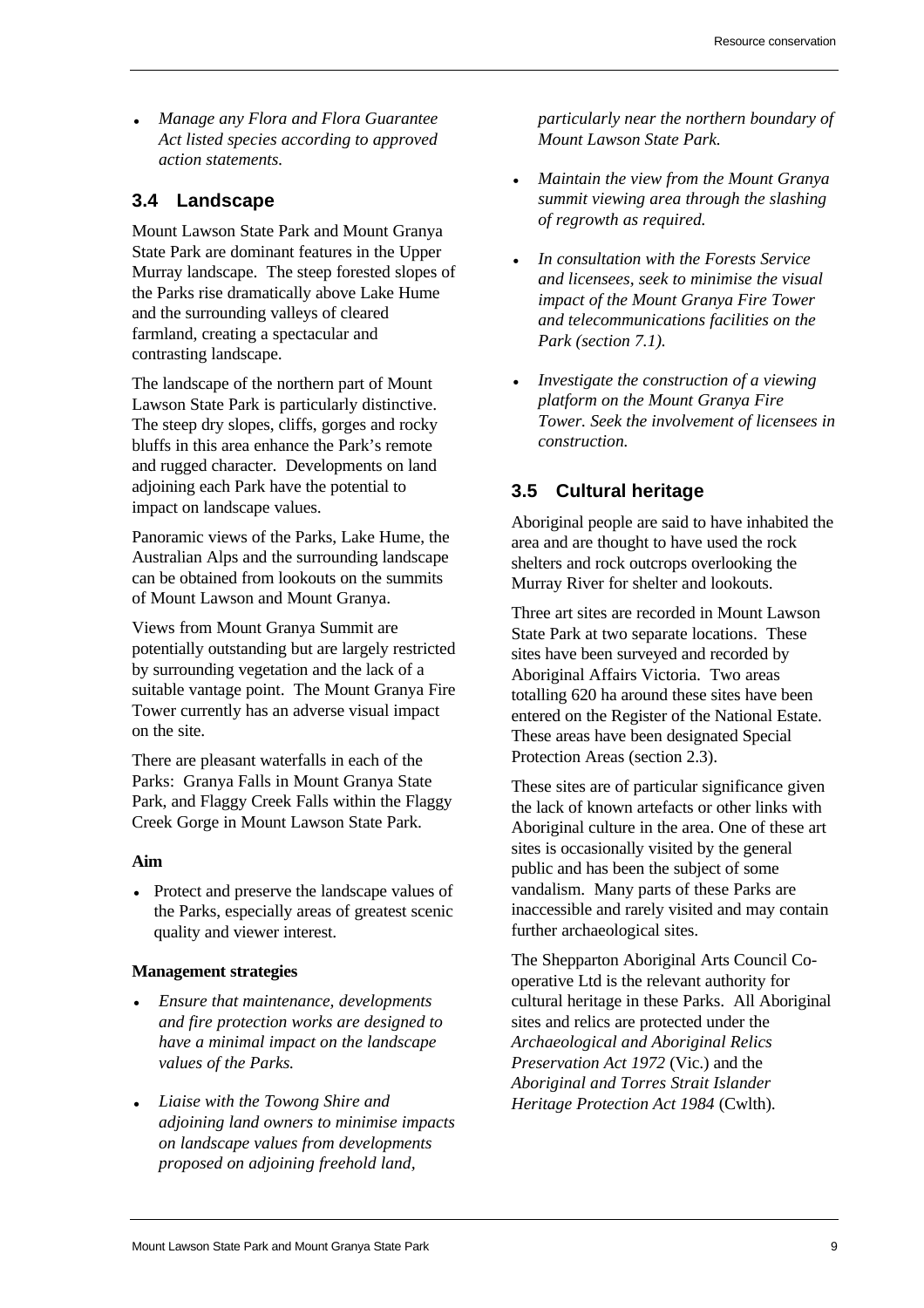Mining occurred in both Parks, particularly in Mount Lawson State Park. Alluvial tin mining occurred periodically around Flaggy Creek and Koetong Creek from 1872 until the early 1980s. Lukins Wolfram mine, later known as the Womoboi Wolfram Mine, operated near Flaggy Creek between 1939 and 1943. The mine produced fluorspar, bismuth and molybdenum as a by-product of wolframite. A number of interesting relics remain intact at the Womoboi Wolfram Mine. Gold mining also occurred in and around Mount Granya State Park.

The disused Wodonga to Cudgewa railway line adjoins the southern boundary of Mount Lawson State Park.

Grazing and small-scale logging for posts, firewood and sawlogs occurred in both Parks prior to their declaration.

A log hut constructed by the Granya Scout Group in 1937 is situated on the walking track between Cottontree Creek Picnic Area and Granya Falls.

Part of Bridle Track in Mount Granya State Park was a former access road for coaches travelling to Granya. Sections of the road's original stonework are still visible.

#### **Aims**

- Protect cultural sites and significant historic sites from potentially damaging human activity.
- Improve appreciation and understanding, and where appropriate foster the use, of historic sites as a cultural, scientific and educational resource.

## **Management strategies**

• *Develop a Management Plan for the protection and management of Aboriginal art sites in consultation with the*

*Shepparton Aboriginal Arts Council Cooperative Ltd and Aboriginal Affairs Victoria. Give attention in the Plan to fire management (particularly fuel reduction) in the vicinity of each art site (section 4.1).*

- *Investigate and document Aboriginal history and protect identified sites as appropriate in consultation with the Shepparton Aboriginal Arts Council Cooperative Ltd and Aboriginal Affairs Victoria.*
- *Identify, assess and manage historic places in accordance with Parks Victoria guidelines.*
- *Record and catalogue the location of relics at the Womoboi Mine and assess their significance. Identify any threatening processes and take appropriate action, in consultation with relevant experts, to ensure appropriate protection. Encourage university groups to participate.*
- *Develop a strategy for the conservation, management and interpretation of the Womoboi Mine and tin mining sites. Record and catalogue the location of relics at these sites. Encourage university groups to participate.*
- *Encourage the Granya community to maintain the Scout Hut near Cotton Tree Creek Picnic Area.*
- *Monitor the condition of, and any threats to, significant historic places.*
- *Maintain an archive of historical records and records of relevant ongoing land management activities.*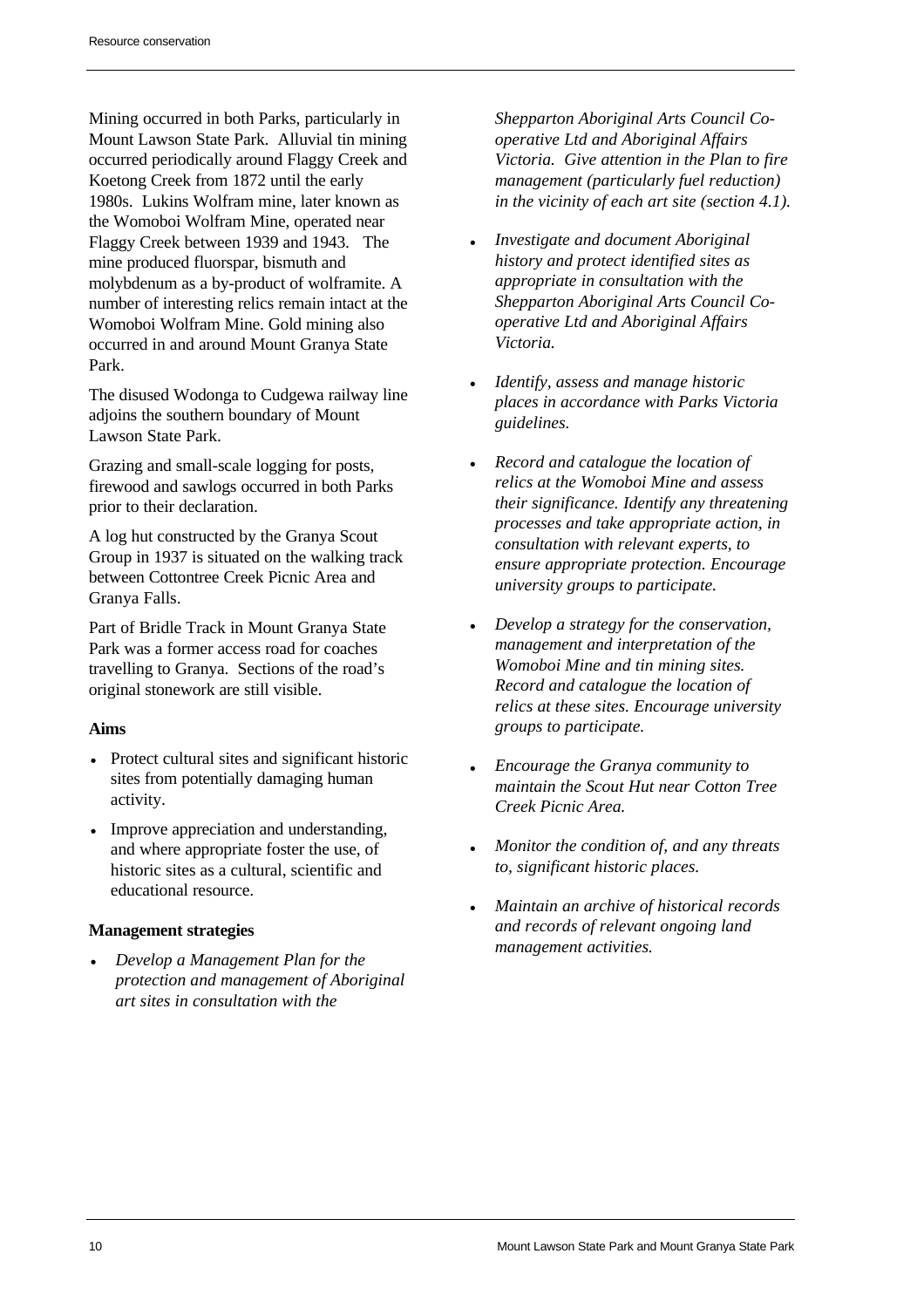## <span id="page-19-1"></span><span id="page-19-0"></span>**4.1 Fire management**

The National Parks Act requires the Director of National Parks to ensure that appropriate and sufficient measures are taken to protect parks from injury by fire.

Current fire protection measures are in accordance with the North East Region Fire Protection Plan (DCE 1990). This Plan provides for fire prevention and suppression activities in order to protect life, property, assets and natural and cultural values within the Parks and surrounding areas including Victorian Plantations Corporation plantations and farmland.

Wildfires in 1952 and 1985 burnt extensive areas within Mount Lawson State Park.

The fire protection strategy for the Parks will be reviewed in association with any review of the Fire Protection Plan, or as new information becomes available. Mount Granya State Park is virtually all designated as a priority 3 burning zone. Mount Lawson State Park is mostly designated as priority 3 and priority 4 burning zones but also contains significant areas which are not to be burnt. Priority 3 and 4 burning zones have a relatively low burning frequency in comparison with priority 1 and 2 burning zones.

The Bungil Reference Area is to remain unburnt. Black Cypress-pine communities are located in both Parks but are mainly concentrated in Mount Lawson State Park. Because of their fire sensitivity, these communities have been designated as Special Protection Areas and should not be burnt.

Research is required into the fire ecology of the flora and fauna in each Park, especially fire sensitive species and communities, threatened species and significant plant communities. Ecological and other controlled burning strategies may be necessary to ensure the conservation of certain plant communities.

#### **Aims**

• Protect human life, property and park values from injury by fire.

- Maintain fire regimes appropriate for the conservation of native flora and fauna and natural ecological processes within the Parks.
- Minimise the adverse effects of fires and fire suppression methods.

- *Undertake prescribed burning in accordance with the North East Region Fire Protection Plan (DCE 1990) and the Code of Practice for Fire Management on Public Land (CNR 1995a).*
- *Review burning zones in conjunction with the review of the North East Region Fire Protection Plan.*
- *Ensure the continued exclusion of fuel reduction burning from the Bungil Reference Area.*
- *Where practicable, exclude intensive fire from Aboriginal art sites in the Special Protection Areas.*
- *Give preference to using the following suppression methods whenever practicable in the Bungil Reference Area:*
	- *use of hand tools and aerial suppression;*
	- *use of existing roads and tracks and natural features as control lines;*
	- *backburning;*
	- *allowing wildfires to burn out to appropriate control lines, outside the main fire danger periods and where conditions allow.*
- *Avoid, as far as practical, earthmoving and other suppression operations in sensitive areas including scenic areas, sites of significance and recreation areas, or exercise extreme care to minimise environmental disturbance if operations in such areas are essential.*
- *Rehabilitate any areas of the Parks which may be disturbed by control lines and*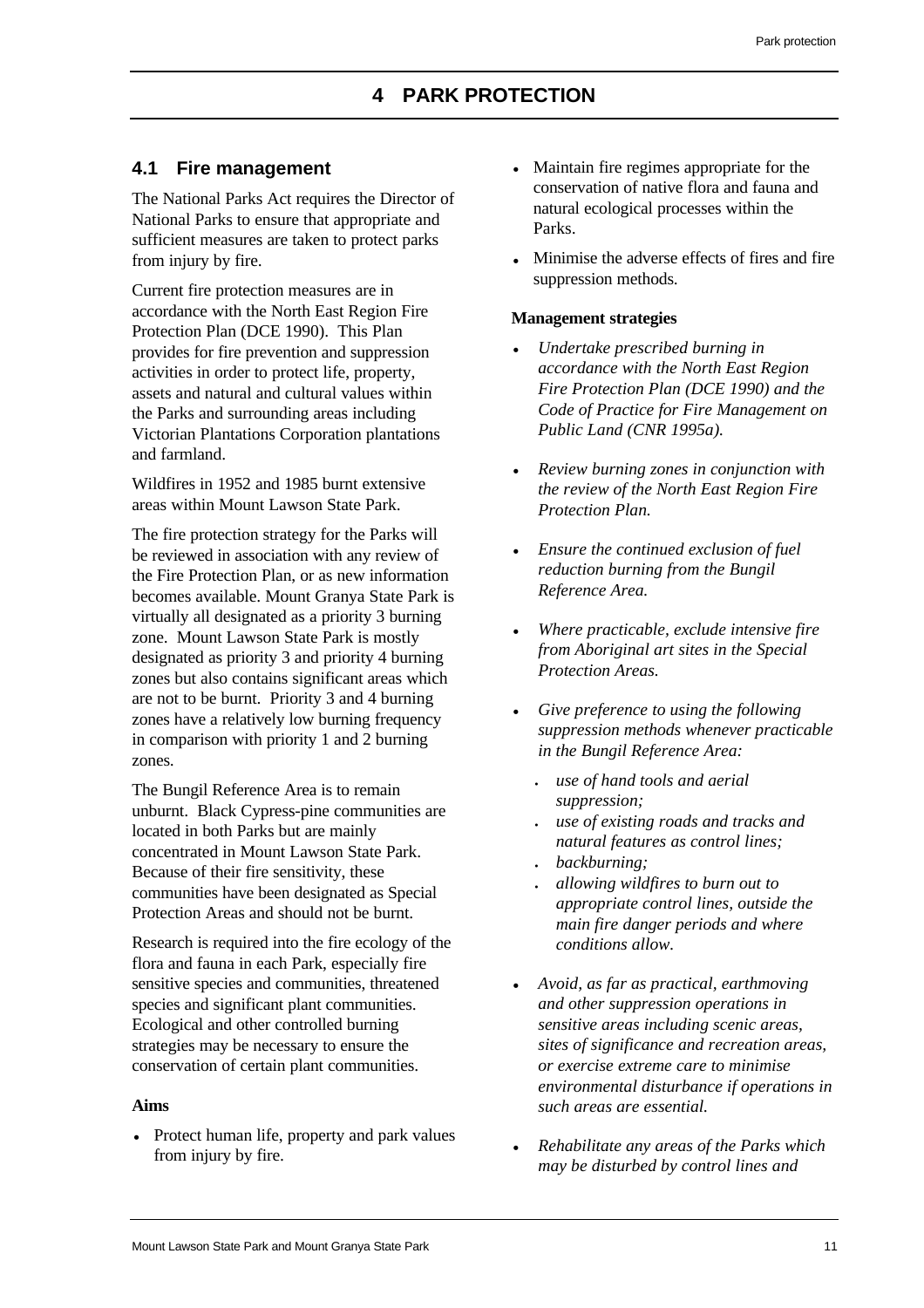*other suppression activities as soon as practicable following fire suppression operations, in accordance with the Code of Practice for Fire Management on Public Land (CNR 1995a).*

- *Exclude Black Cypress-pine Woodlands within the Black Cypress-pine Special Protection Areas from prescribed burning.*
- *As research provides a better understanding of fire regimes, ensure that this information is included in any ecological fire management strategy, and in the review of the North East Region Fire Protection Plan.*
- *Incorporate information on fire regulations and the role of fire in the Parks into Park brochures, guides, display boards and interpretation programs.*
- <span id="page-20-0"></span>• *Slash grassed picnic areas regularly to protect visitors to the Parks.*
- *Minimise the use of earth-moving equipment in fire suppression operations on steep granite slopes within Mount Lawson State Park*

## **4.2 Pest plants and animals, and diseases**

A number of pest plant species are present within the Parks. Blackberry, Patersons Curse and St Johns Wort are the major weed problems.

Although accurate numbers of pest animals have not been obtained, wild dogs, foxes, pigs, goats and rabbits are recognised as problem species. Feral cats and foxes are believed to have caused a significant reduction in the numbers of ground-dwelling native mammals. There are several wild dog fences on the boundary of Mount Lawson State Park.

A detailed study of pathogens within the Parks has not been conducted.

#### **Aims**

- Control, and where possible eradicate, nonindigenous plants and animals.
- Minimise the impact of control programs on native flora and fauna.
- Protect the Parks from other threats, in particular new infestations of nonindigenous plants and diseases.

- *Prepare and implement a pest plant and animal control strategy for the Parks which:*
	- *identifies key target species and locations;*
	- *identifies particular conservation areas where special efforts may be required to control pest plants and animals (e.g. rare or threatened species locations);*
	- *specifies appropriate control methods which ensure maximum protection of non-target species, in particular the Spot-tailed Quoll, and which minimise their impact on the natural environment;*
	- *gives initial priority to the control of Blackberry, St Johns Wort and Patersons Curse.*
- *Reduce the risk of new infestations by checking sites of potential weed sources (e.g. cleared areas, recent roadworks) and implementing an appropriate control strategy.*
- *Identify and record the presence of any pathogens which occur in the Parks, and take appropriate action.*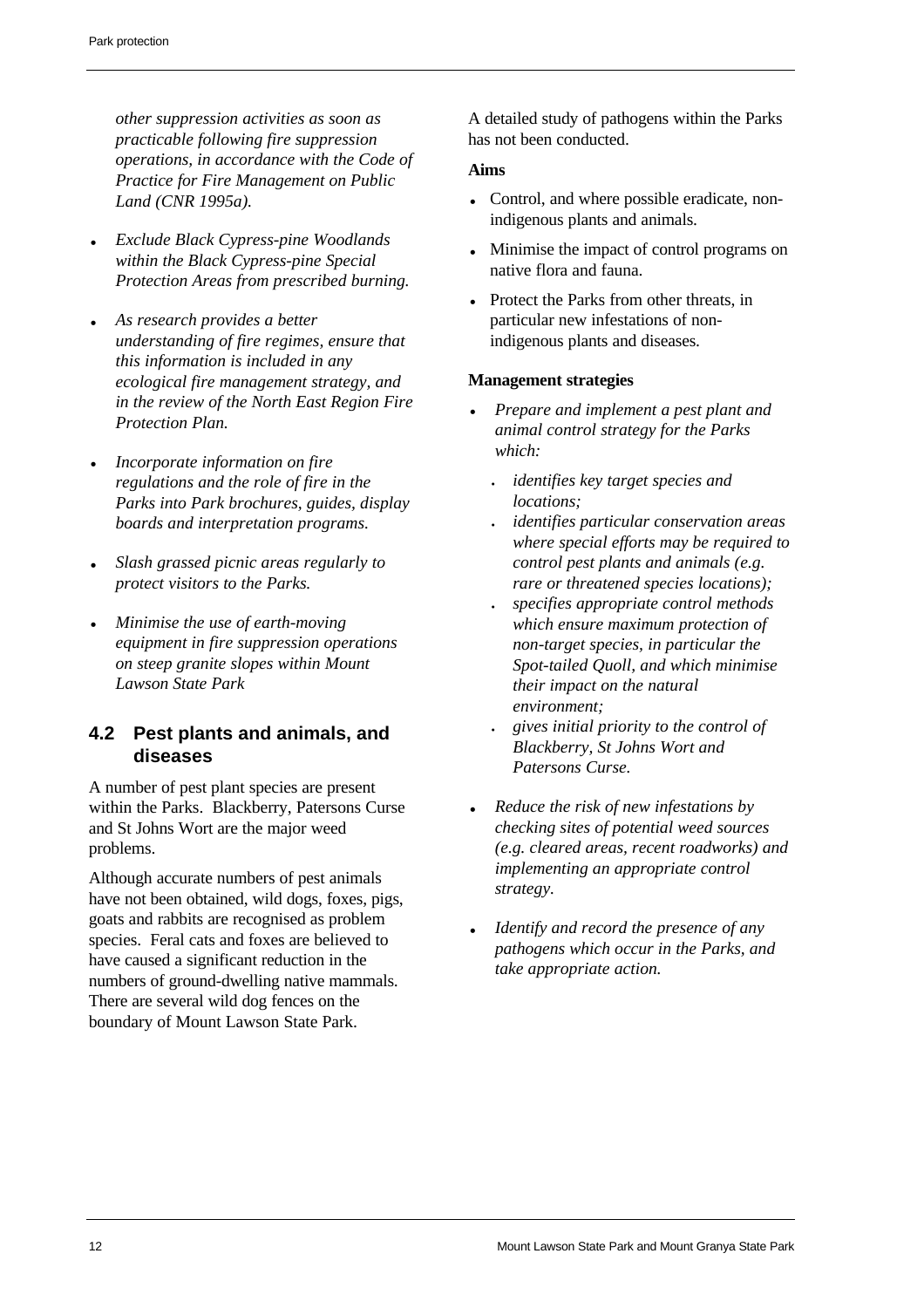## <span id="page-21-1"></span><span id="page-21-0"></span>**5.1 The Park visitor**

Mount Lawson State Park and Mount Granya State Park contain a variety of features in a semi-remote setting. Most day visitor sites are easily accessible, while other attractions are accessible to the more adventurous. The Parks offer a variety of quality recreational opportunities, including picnicking, 4WD touring and bushwalking.

Visitor use of the Parks is relatively low. Long travel times from major centres mean that most visitors to the region will be attracted by the better known features of the Australian Alps. Nevertheless, there is scope to promote the Parks as an en-route attraction for such travellers, or as part of a series of natural attractions in the Upper Murray area including nearby parks and the Murray River.

Promotion of the key attractions within these Parks is currently limited. Increasing tourism in the Upper Murray and the development and promotion of key visitor attractions in the Parks is anticipated to increase visitor numbers significantly.

Most Park visitors are local residents involved in recreational activities such as trail bike riding, 4WD touring and camping. Day visitors from Albury-Wodonga also use the Parks. Natural adventurers and Escape to Nature are the visitor segments most likely to display an interest in the Parks.

Vehicle access to both Parks is restricted because of inadequate signs, steep rocky terrain and complex access routes which pass through private property in many cases. Most tracks within the Parks are suitable for 4WD vehicles only.

## **Providing for the visitor**

Mount Lawson State Park and Mount Granya State Park offer opportunities for two distinct visitor types:

• day visitors who enjoy accessible attractions on the fringes of each Park such as Cotton Tree Creek Picnic Area;

• self-reliant visitors seeking an 'adventure experience' in the more remote areas. These visitors may be involved in four-wheel drive touring, bushwalking and camping, particularly in Mount Lawson State Park.

Future management will focus on these visitor types. Most visitor facilities will be confined to existing sites near Park boundaries, ensuring that the semi-remote atmosphere of each Park is retained.

Two sites accessible to 2WD vehicles are proposed for promotion as key visitor contact points; Cotton Tree Creek Picnic Area and the proposed 'Kurrajongs' picnic and camping area. A third site is at the Historic Bridge Picnic Area, south of Mt Lawson State Park.

The more isolated areas will remain undeveloped but will be promoted as 'adventure' destinations, with interesting features and a variety of recreational opportunities.

#### **Aims**

- Develop an understanding of visitor numbers, profiles, attitudes, expectations and needs.
- Provide for visitors in accordance with the above overview of future management for visitors.
- Ensure that visitor use of the Parks is not detrimental to their natural values.

- *Permit recreational activities in accordance with table 2.*
- *Provide facilities and services which highlight, but are in keeping with, the area's distinctive character (section 5.3 and tables 3, 4 and 5).*
- *Promote the Parks as an en-route attraction for Victoria-New South Wales travellers and as part of a series of natural attractions in the Upper Murray area.*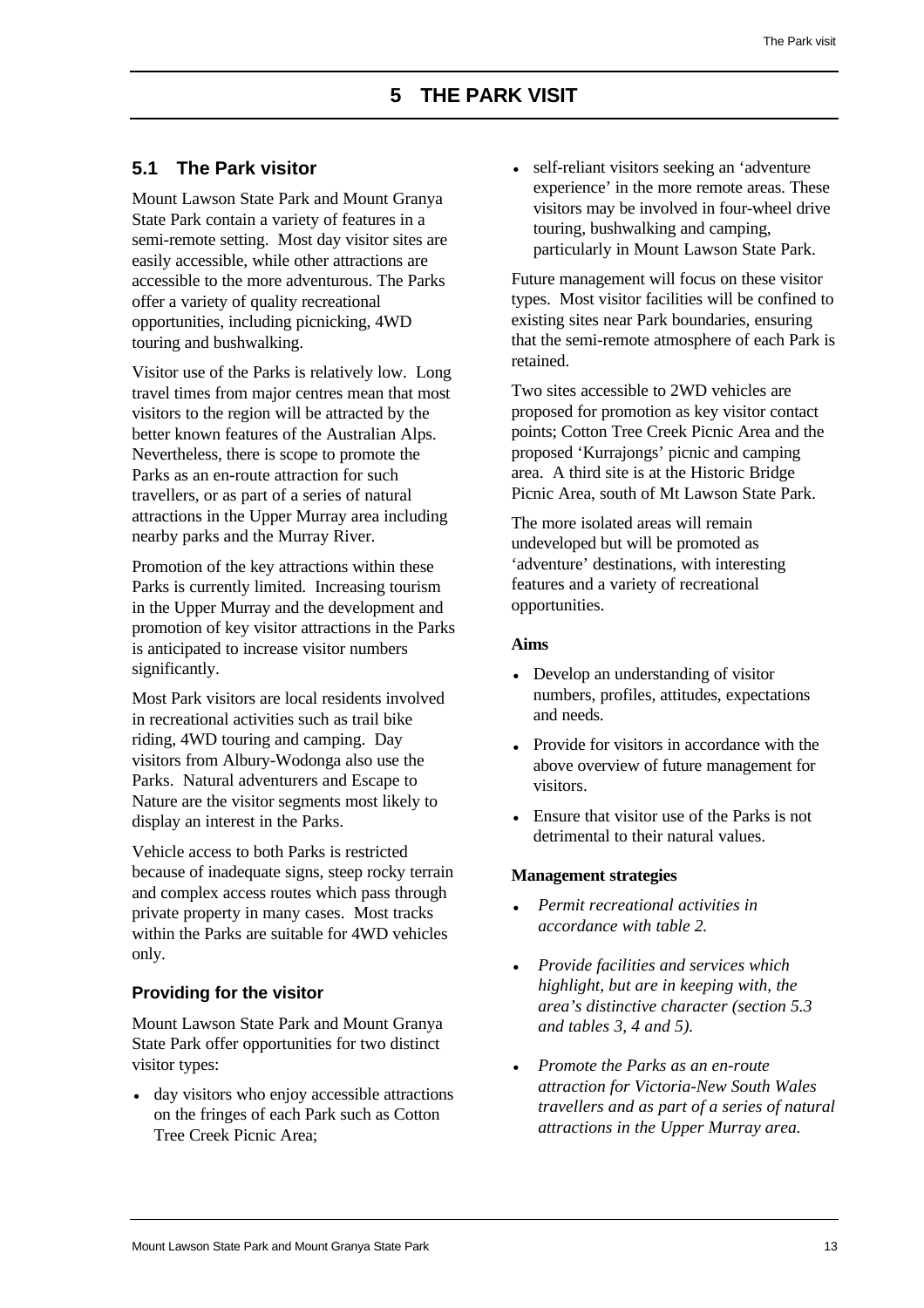| <b>ACTIVITY</b>                               | CONSERVATION &<br>REFERENCE AREA<br><b>RECREATION ZONE</b><br><b>ZONE</b> |                | <b>SPECIAL</b><br>PROTECTION AREAS |
|-----------------------------------------------|---------------------------------------------------------------------------|----------------|------------------------------------|
| Picnicking                                    | N <sub>o</sub>                                                            | Yes            | Yes                                |
| Camping—designated sites<br>(with facilities) | N/A                                                                       | Yes            | N/A                                |
| Camping-dispersed<br>(no facilities)          | N <sub>o</sub>                                                            | Yes            | Yes                                |
| Horse riding                                  | N <sub>o</sub>                                                            | YC (5.2.4)     | YC (5.2.4)                         |
| Camping—horse based                           | N <sub>o</sub>                                                            | N <sub>o</sub> | N <sub>o</sub>                     |
| Walking                                       | N <sub>o</sub>                                                            | Yes            | Yes                                |
| Bicycle riding                                | N <sub>o</sub>                                                            | YC (5.2.1)     | YC(5.2.1)                          |
| Orienteering and rogaining                    | N <sub>o</sub>                                                            | YC(5.2.6)      | YC(5.2.6)                          |
| Rock climbing and abseiling                   | N <sub>o</sub>                                                            | YC (5.2.5)     | YC (5.2.5)                         |
| Hunting                                       | N <sub>o</sub>                                                            | N <sub>o</sub> | N <sub>o</sub>                     |
| Trail-bike riding                             | N <sub>o</sub>                                                            | YC(5.2.1)      | YC(5.2.1)                          |
| 2WD sightseeing                               | N <sub>o</sub>                                                            | YC(5.2.1)      | YC(5.2.1)                          |
| 4WD touring                                   | N <sub>o</sub>                                                            | YC(5.2.1)      | YC (5.2.1)                         |
| Fishing                                       | N <sub>o</sub>                                                            | Yes            | Yes                                |
| Dogs                                          | N <sub>o</sub>                                                            | N <sub>o</sub> | N <sub>o</sub>                     |
| Firewood collection                           | N <sub>o</sub>                                                            | Yes            | Yes                                |
| Fossicking                                    | N <sub>o</sub>                                                            | N <sub>o</sub> | N <sub>o</sub>                     |

## **TABLE 2 SUMMARY OF RECREATION ACTIVITIES**

Yes Appropriate

No Not appropriate

YC Conditional—refer to relevant section for details

N/A Not applicable

- *Investigate development of a regional touring guide in consultation with the Towong Shire.*
- *Conduct visitor surveys to assess visitor profiles, patterns of behaviour, expectations and preferences.*
- *Establish a program to determine levels of recreational activity consistent with protecting recreational experiences and park values.*
- *Encourage all visitors to adopt minimum impact techniques and to adhere to codes of conduct appropriate to their activity.*
- *Monitor visitor use to ensure adequate provision of facilities, consistent with appropriate types and levels of use.*
- *Monitor the impacts of visitor use at popular visitor destinations and take appropriate action as required to reduce visitor impacts.*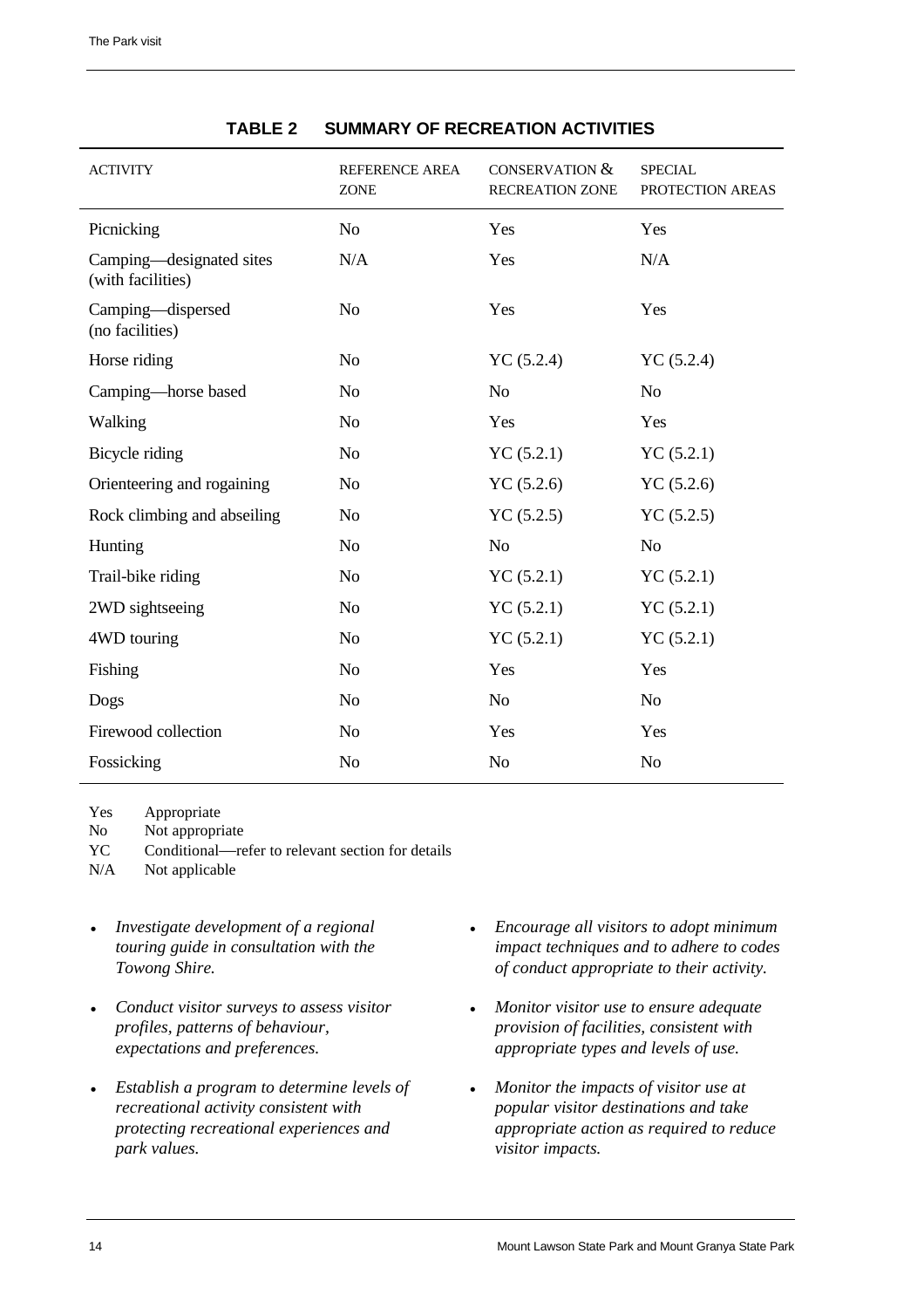• *Liaise with the Towong Shire and tourist agencies to ensure that the Parks are included in any future tourist promotions for the region.*

## <span id="page-23-0"></span>**5.2 Visitor recreational activities and facilities**

## <span id="page-23-1"></span>**5.2.1 Vehicle access**

Vehicle access is important for park management and for enabling visitors to use and enjoy the Parks. The existing small network of 2WD and 4WD tracks (table 3, and figures 2 and 3) gives adequate access for management but visitor access is restricted, particularly during wet weather when seasonal closures are required on a number of tracks to prevent damage. All roads and tracks in the Parks are managed by Parks Victoria. There are opportunities in both Parks for 4WD touring, trail-bike riding and mountain bike touring.

Mount Granya State Park has 2WD vehicle access to two key visitor attractions: Mount Granya Summit and Cotton Tree Creek Picnic Area.

Vehicle access is restricted in Mount Lawson State Park, particularly in the north of the Park. There is 2WD vehicle access to the Mount Lawson Summit, but the existing route through Victorian Plantations Corporation land is poorly signposted and is primarily used for plantation timber extraction. Flaggy Creek Gorge is potentially a popular attraction but requires the resolution of inappropriate access through private property before it can be effectively promoted as a visitor destination.

There are a number of legal access points into both Parks through private property. Many of these access points are infrequently used by the public and are an annoyance to adjoining landholders. Identification of appropriate 4WD access points will enable several public access points to be promoted.

The northern part of Mount Lawson State Park is relatively free of vehicle tracks. This area will remain relatively undeveloped to preserve its remote and natural values.

## **Aims**

- Provide an appropriate network of tracks for 2WD and 4WD vehicles for both recreation and management purposes.
- Minimise the impact of vehicle use on park values.

- *Manage roads and tracks in accordance with table 3.*
- *Apply temporary or seasonal closures to tracks as required, to ensure public safety and minimise environmental disturbance (section 3.1).*
- *Liaise with the Victorian Association of Four Wheel Drive Clubs (VAFWDC) over temporary, seasonal and any necessary permanent public road closures.*
- *Permit cycling on all roads and tracks in accordance with table 3, but not on walking tracks.*
- *Permit cycling on Koetong Creek Track with prior approval from the Ranger in Charge.*
- *Investigate opportunities for improving public vehicular access to the northern end of each Park and in particular to Flaggy Creek Gorge.*
- *Investigate opportunities for the development and promotion of 4WD touring routes through each Park in consultation with adjoining landholders.*
- *Liaise with VicRoads and the Towong Shire to improve signs for both Parks in the surrounding area, and in particular along major tourist routes.*
- *Liaise with the Victorian Plantations Corporation to improve signage to Mount Lawson Summit through pine plantations.*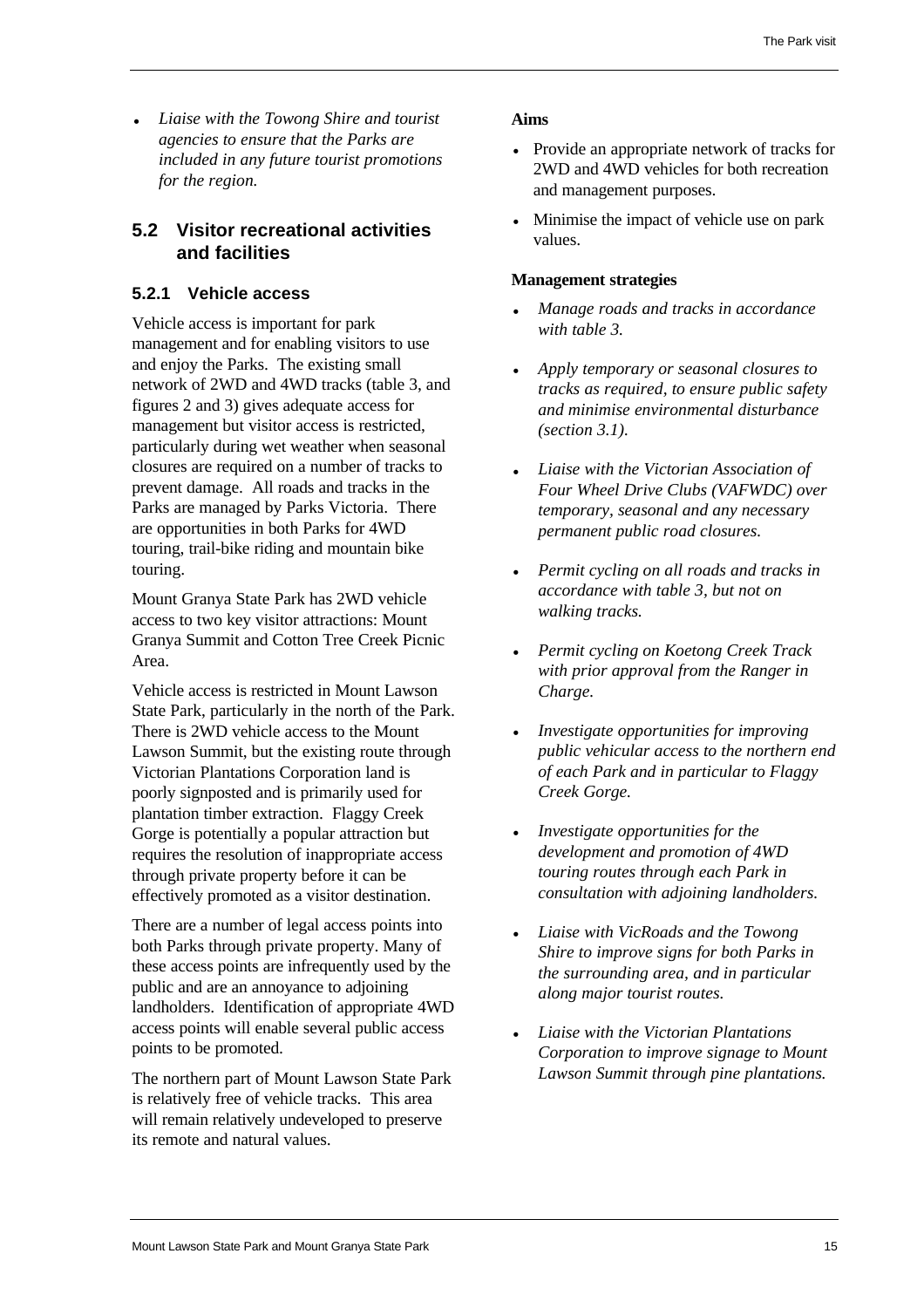<span id="page-24-0"></span>

| ROAD/TRACK                          | <b>CLASS</b> | <b>COMMENTS/USES</b>                                                                                                   | <b>STATUS</b>  |                 | MANAGEMENT STRATEGY                                                                                                                                                                              |
|-------------------------------------|--------------|------------------------------------------------------------------------------------------------------------------------|----------------|-----------------|--------------------------------------------------------------------------------------------------------------------------------------------------------------------------------------------------|
|                                     |              |                                                                                                                        | <b>CURRENT</b> | <b>PROPOSED</b> |                                                                                                                                                                                                  |
| <b>Mount Lawson State Park</b>      |              |                                                                                                                        |                |                 |                                                                                                                                                                                                  |
| <b>Firebrace Track</b>              | 3            | Forest & Fire/PV management track.<br>Park access.                                                                     | $\Omega$       | $\mathbf{O}$    | Unchanged.                                                                                                                                                                                       |
| Firebrace Link<br>Track             | 3            | Forest & Fire/PV management track.<br>Park access.                                                                     | $\mathbf{O}$   | $\mathbf{O}$    | Unchanged.                                                                                                                                                                                       |
| <b>Koetong Creek</b><br>Track       | 3            | PV management track. Fire access.                                                                                      | <b>MVO</b>     | <b>MVO</b>      | Undertake drainage work where necessary to minimise<br>erosion. Investigate realignment of steep eroded sections.<br>Permit horse riding and cycling subject to prior approval.                  |
| Mt Lawson Road                      | 3            | Shire/VPC/Forest & Fire/PV. Alternative<br>access to Mt Lawson Summit.                                                 | $\Omega$       | $\mathbf{O}$    | Upgrade to Class 3 for 2WD summer access and establish<br>signage in conjunction with VPC and Shire.                                                                                             |
| Mt Lawson Road/<br>Hempenstall Road |              | VPC/Forest & Fire/PV. Current access to<br>Mt Lawson Summit.                                                           | $\mathbf{O}$   | $\mathbf{O}$    | Seek to establish signage in conjunction with VPC and<br>Shire.                                                                                                                                  |
| <b>Boulder Track</b>                | 3            | PV management track. Park access.                                                                                      | $\Omega$       | $\mathbf{O}$    | Seasonal closure. Ensure maintenance does not impact on<br>the Bungil Reference Area.                                                                                                            |
| <b>Thologolong Track</b>            | 3            | PV track. Park access through private<br>property.                                                                     | $\Omega$       | $\mathbf{O}$    | Seasonal closure. Ensure maintenance does not impact on<br>the Bungil Reference Area.                                                                                                            |
| <b>Flaggy Creek Track</b>           | 3            | PV track/Private Property. Access to<br>Flaggy Creek Gorge & freehold inlier.<br>Park access through private property. | $\Omega$       | $\mathbf{O}$    | Undertake drainage work were necessary to minimise<br>erosion. Continue to maintain and upgrade in conjunction<br>with the owner of the freehold inlier (section 7.2). Part<br>seasonal closure. |
| <b>Houstons Track</b>               | 3            | PV track. Park access through private<br>property.                                                                     | $\mathbf{O}$   | $\mathbf{O}$    | Seasonal closure.                                                                                                                                                                                |

## **TABLE 3 MANAGEMENT OF VEHICLE ROADS AND TRACKS**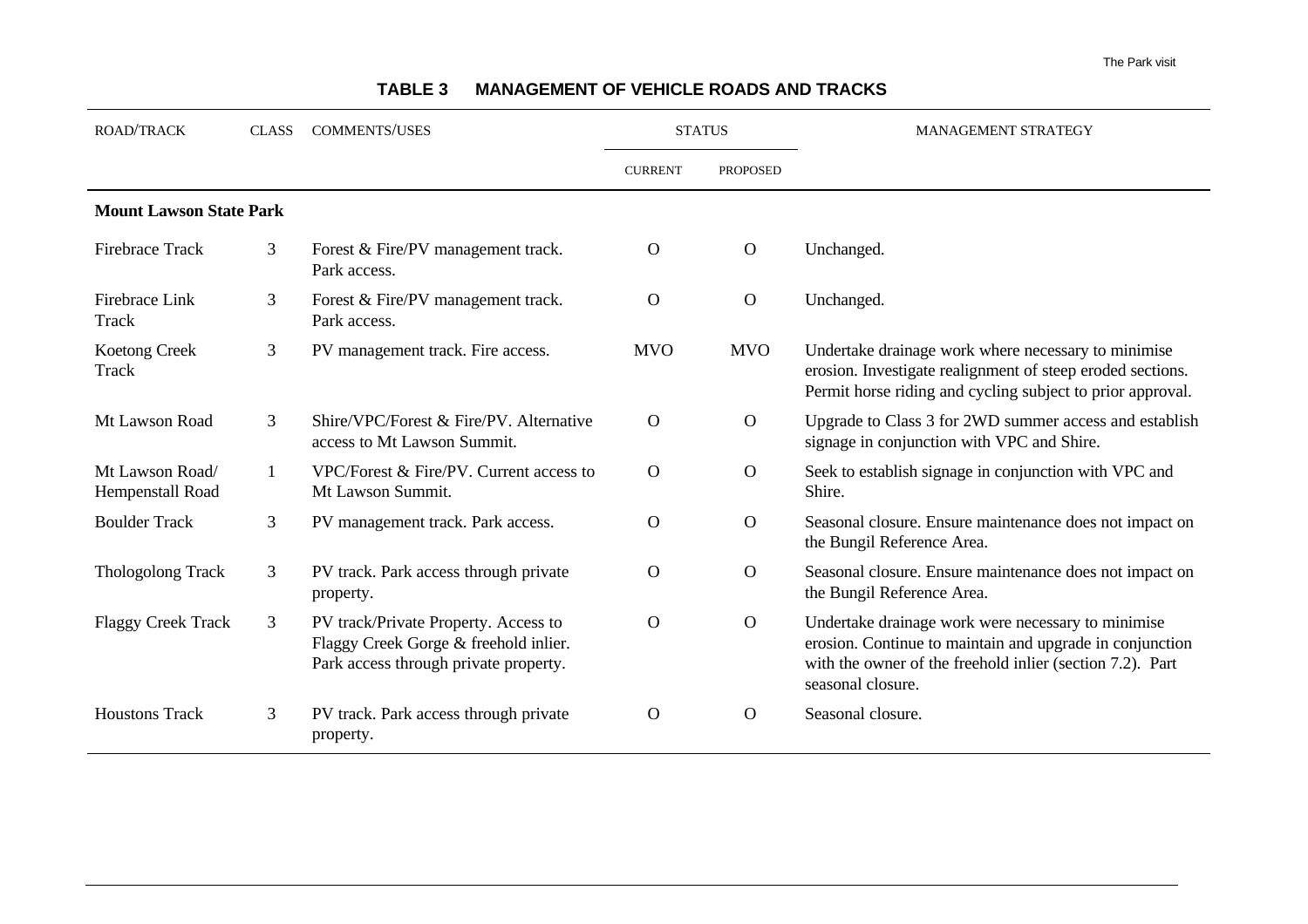Table 3 (cont.)

| <b>ROAD/TRACK</b>                        | <b>CLASS</b> | <b>COMMENTS/USES</b>                                                 | <b>STATUS</b>  |                 | MANAGEMENT STRATEGY                                              |
|------------------------------------------|--------------|----------------------------------------------------------------------|----------------|-----------------|------------------------------------------------------------------|
|                                          |              |                                                                      | <b>CURRENT</b> | <b>PROPOSED</b> |                                                                  |
| <b>Stockyard Creek</b><br>Track          | 3            | PV track. Park access through private<br>property.                   | $\mathbf{O}$   | $\mathbf{O}$    | Unchanged.                                                       |
| <b>Mount Granya State Park</b>           |              |                                                                      |                |                 |                                                                  |
| Mount Granya<br>Road                     | 1            | PV management road. Access to Mount<br>Granya Summit and Fire Tower. | $\mathbf{O}$   | $\mathbf{O}$    | Continue to maintain in conjunction with the Forests<br>Service. |
| Webb Track                               | 3            | PV management track. Park access.                                    | $\mathbf{O}$   | $\mathbf O$     | Unchanged.                                                       |
| <b>Bridle Track</b>                      | 3            | PV management track. Park access.                                    | $\mathbf{O}$   | $\mathbf{O}$    | Unchanged.                                                       |
| Jurgies Track                            | 3            | PV management track. Park access.                                    | $\Omega$       | $\mathbf{O}$    | Unchanged.                                                       |
| Jurgies-Wises<br><b>Creek Link Track</b> | 3            | PV management track. Park access.                                    | $\mathbf{O}$   | $\mathbf O$     | Unchanged.                                                       |
| <b>Wises Creek Track</b>                 | 3            | PV track. Park access through private<br>property.                   | $\mathbf{O}$   | $\mathbf{O}$    | Unchanged.                                                       |
| Pub Track                                | 3            | PV track. Park access through private<br>property.                   | $\mathbf{O}$   | $\mathbf O$     | Unchanged.                                                       |
| <b>Star Track</b>                        | 3            | PV track. Park access through private<br>property.                   | $\mathbf{O}$   | $\mathbf O$     | Unchanged.                                                       |
| Webb Lane                                | 1            | Shire road. Access to Cotton Tree Creek<br>Picnic Area.              | $\mathbf{O}$   | $\mathbf O$     | Unchanged.                                                       |
| <b>Sugarloaf Track</b>                   | 3            | PV track. Steep fire access track.                                   | $\mathbf{O}$   | $\mathbf{O}$    | Unchanged.                                                       |

Class 1 All vehicle - all weather Status MVO Management vehicles only<br>2 All vehicle - dry weather O Open to public vehicles

2 All vehicle - dry weather O

3 4WD - dry weather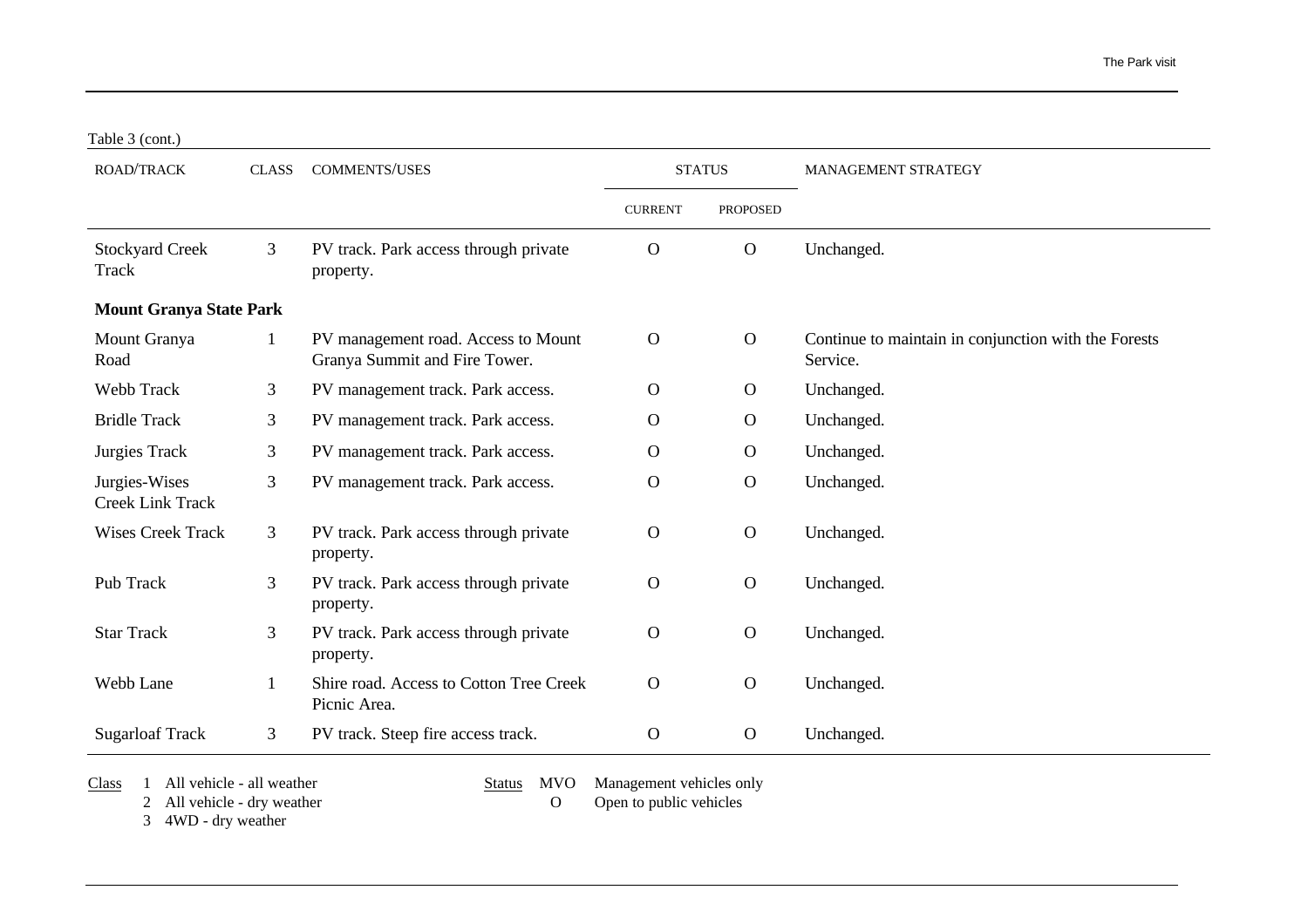## <span id="page-26-0"></span>**5.2.2 Day visits and camping**

Mount Lawson State Park and Mount Granya State Park have many interesting features, some with adequate 2WD access.

Mount Granya State Park offers two main destinations for day visitors, Mount Granya Summit and Cotton Tree Creek Picnic Area. Both sites have low key picnic facilities and short walks. A short walk from Cotton Tree Creek Picnic Area leads past an old scout hut to Granya Falls.

Mount Lawson State Park has day visitor facilities at Koetong Creek and the Mount Lawson Summit. The Summit has a picnic area, and a short walk around the Mount Lawson summit with outstanding views and interesting rock outcrops.

<span id="page-26-1"></span>There are currently no designated campsites in Mount Granya State Park. Dispersed camping is permitted in the Parks, but most camping occurs at designated sites on Koetong Creek in Mount Lawson State Park. These sites are popular during holiday periods but are generally only accessible to 4WD vehicles.

A site on the northern boundary known as 'The Kurrajongs' is proposed as the main camping and day visitor site in Mount Lawson State Park. This site is adjacent to the Murray River Road near a rehabilitated gravel pit. Development at this substantially modified site would have a minimal impact on park values.

This site is proposed as the starting point for walking tracks with spectacular views of the Parks and Lake Hume. It would be a key visitor contact point for visitors travelling along the Murray River Road.

The Historic Bridge Picnic Area, to the south of Mount Lawson State Park, is an existing day visitor area with picnic facilities and a short walking track to an historic railway bridge. Day visitor facilities at this site are currently managed by Parks Victoria. The site is adjacent to the Murray Valley Highway outside Mount Lawson State Park and is a key visitor contact point to the south of the Park. This area is proposed for consideration as an addition to the Park (section 7.2).

• Establish and maintain day visitor and camping facilities which enhance visitor enjoyment of the Parks and are consistent with protecting park values.

#### **Management strategies**

- *Provide and maintain low key, unobtrusive picnic and camping facilities in accordance with table 4, and figures 2 and 3.*
- *Permit dispersed camping in accordance with park guidelines in areas more than 50 m from a road or a designated picnic or camping area.*
- *Allow fires in designated picnic or camping areas only in fireplaces provided.*
- *Allow fires for cooking and heating throughout the Parks except within 50 m of a designated picnic or camping area or road.*
- *Design and construct a picnic and camping area at 'The Kurrajongs' in the north of Mount Lawson State Park.*
- *Monitor visitor use at Cotton Tree Creek Picnic Area and establish camping areas as demand requires.*

## **5.2.3 Bushwalking**

The Parks offer several short walking tracks but also provide opportunities for self-reliant walks to a variety of interesting features. Because of the remoteness of both Parks and the lack of vehicular access, walking is an ideal way to experience the features of the Parks.

The northern section of Mount Lawson State Park in particular has enormous potential as a destination for adventurous, self-sufficient walkers. Rocky outcrops, cliffs and bluffs overlooking the Murray River, a semi-remote atmosphere and a diversity of features make interesting and challenging conditions for walkers. In Mount Granya State Park there are short, easy walks at the Granya Summit (Lyrebird Walk) and from Cotton Tree Creek

#### **Aim**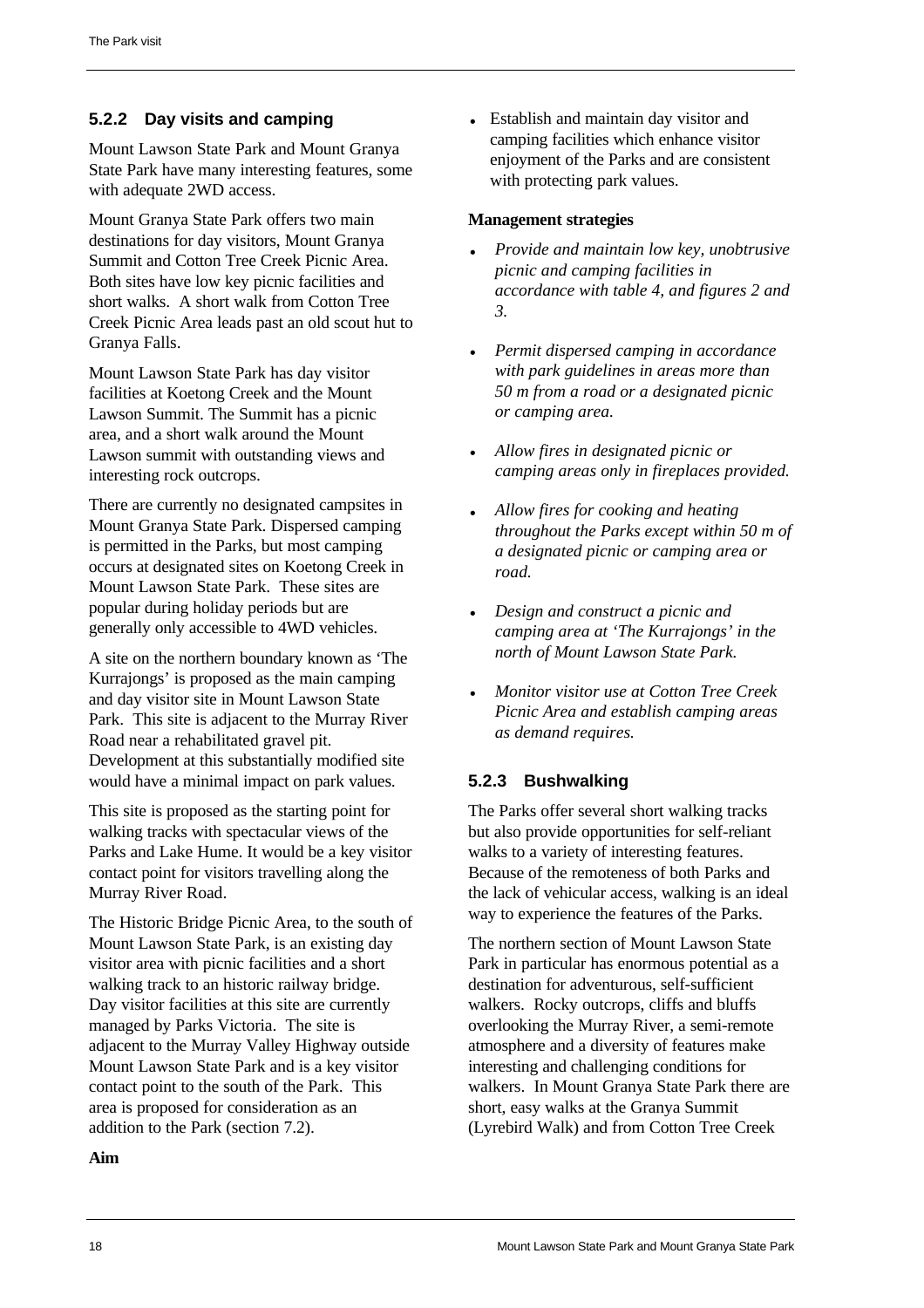| <b>SITE</b>                                          | <b>CAMPING</b> | <b>TOILET</b>              | <b>PICNIC</b><br><b>TABLES</b> | <b>FIRE</b><br><b>PLACES</b> | CAR<br><b>PARK</b>       | <b>WATER</b>   | <b>WALK</b><br><b>TRACK</b> | <b>INFO</b><br><b>BOARD</b> | MANAGEMENT<br><b>ACTIONS AND</b><br><b>COMMENTS</b>                                     |
|------------------------------------------------------|----------------|----------------------------|--------------------------------|------------------------------|--------------------------|----------------|-----------------------------|-----------------------------|-----------------------------------------------------------------------------------------|
| <b>Mount Lawson State Park</b>                       |                |                            |                                |                              |                          |                |                             |                             |                                                                                         |
| <b>Mount Lawson</b><br>Summit                        |                |                            | E                              | ${\bf E}$                    | ${\bf E}$                | $\blacksquare$ | E                           | $\frac{1}{2}$               | Maintain.                                                                               |
| Koetong Creek<br>Camping Area<br>$(2 \text{ sites})$ | E              | $\overline{\phantom{a}}$   | E                              | ${\bf E}$                    | $\overline{\phantom{a}}$ | ${\bf E}$      | $\overline{\phantom{a}}$    | $\overline{\phantom{0}}$    | Maintain.                                                                               |
| 'The<br>Kurrajongs'                                  | $\mathbf{P}$   | ${\bf P}$                  | $\mathbf P$                    | ${\bf P}$                    | $\, {\bf P}$             | $\blacksquare$ | ${\bf P}$                   | $\, {\bf P}$                | Design and<br>construct.<br>Establish a<br>vegetative<br>screen from<br>Highway.        |
| <b>Mount Granya State Park</b>                       |                |                            |                                |                              |                          |                |                             |                             |                                                                                         |
| <b>Cotton Tree</b><br><b>Creek Picnic</b><br>Area    |                | $\mathbf{P}$               | E                              | E                            | E                        | E              | ${\bf E}$                   | ${\bf P}$                   | Upgrade<br>walking track<br>to Granya<br>Falls.<br>Remove<br>fencing and<br>revegetate. |
| Mount Granya<br>Summit                               |                | ${\bf E}$<br>—<br><b>A</b> | E                              | ${\bf E}$                    | ${\bf E}$                | $\blacksquare$ | ${\bf E}$                   | ${\bf E}$                   | Revegetate<br>and maintain<br>weed control<br>program.                                  |

## **TABLE 4 EXISTING AND PROPOSED VISITOR FACILITIES**

| KEY: | E | Existing facility |
|------|---|-------------------|
|      | P | Proposed facility |
|      |   | Not available     |

Picnic Area to Granya Falls. In Mount Lawson State Park there are two short walks Summit Track and Explorers Track at the Mount Lawson Summit.

There is potential in both Parks for the development of several long walking tracks linking interesting and remote features.

#### **Aim**

• Increase the range of walking opportunities while minimising impacts on park values.

- *Develop new tracks in the more remote areas of the Parks and maintain the existing walking tracks in accordance with table 5 (section 3.1).*
- *Encourage the use of fuel stoves for cooking and heating by dispersed campers.*
- *Promote minimal impact practices for bushwalkers.*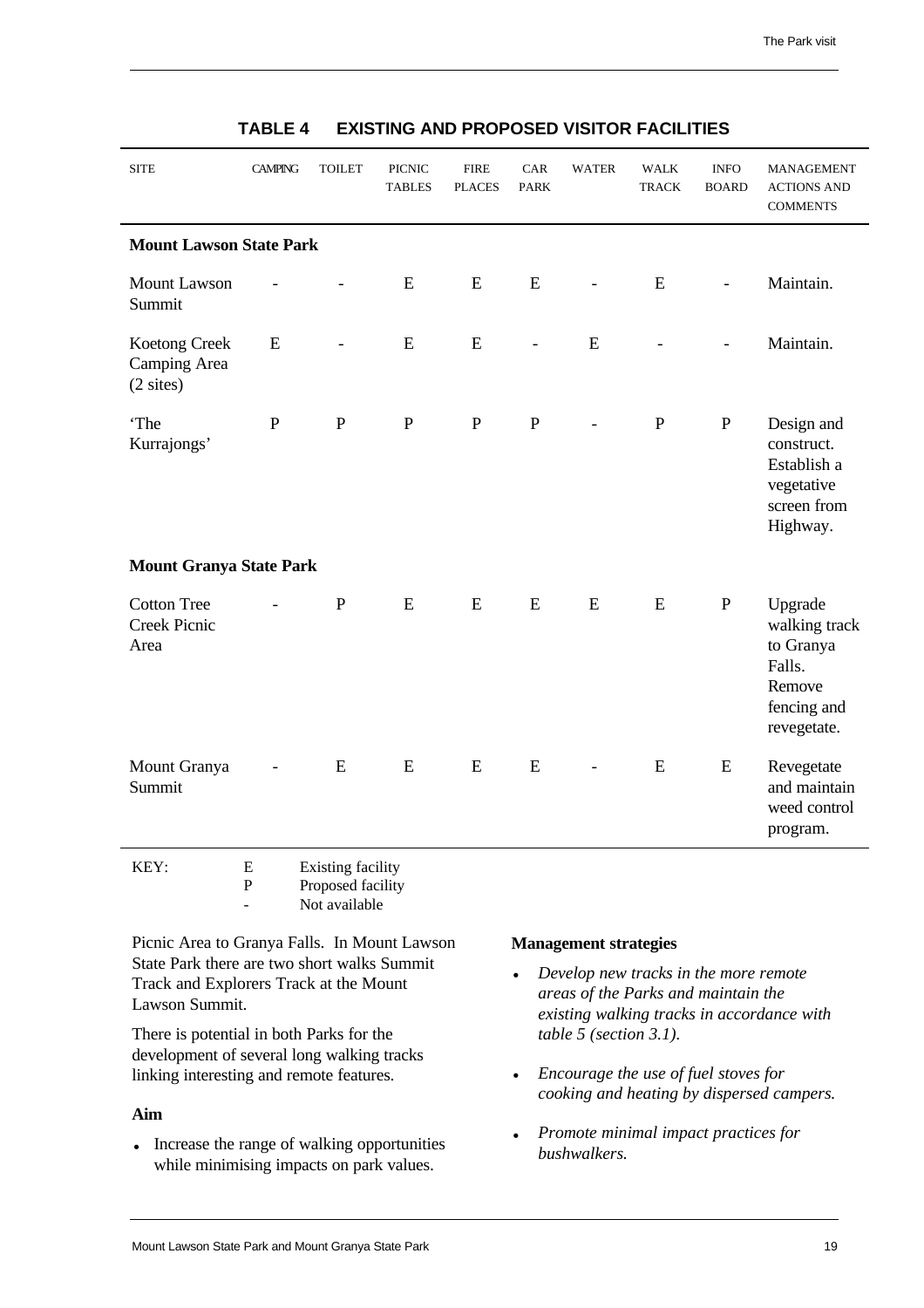<span id="page-28-0"></span>

| <b>NAME</b>                                       | <b>LENGTH</b><br>(ONE WAY) | <b>CURRENT</b><br><b>STANDARD</b> | <b>FUTURE</b><br>STANDARD | ADDITIONAL WORK<br><b>REQUIREMENTS</b>                                                                                                                  |  |  |  |  |
|---------------------------------------------------|----------------------------|-----------------------------------|---------------------------|---------------------------------------------------------------------------------------------------------------------------------------------------------|--|--|--|--|
| <b>Mount Lawson State Park</b>                    |                            |                                   |                           |                                                                                                                                                         |  |  |  |  |
| <b>Summit Track</b>                               | 1 km                       | D                                 | D                         | Upgrade signage.                                                                                                                                        |  |  |  |  |
| <b>Explorers Track</b>                            | $1.5 \mathrm{km}$          | D                                 | D                         | Upgrade signage and<br>link to summit track.                                                                                                            |  |  |  |  |
| 'The Kurrajongs'<br>Loop Track                    | 2 km                       | Proposed                          | D                         | Locate and construct a<br>loop track starting at<br>'The Kurrajongs' and<br>incorporating the nearby<br>lookouts and rocky<br>ridges.                   |  |  |  |  |
| <b>Flaggy Creek Gorge</b><br><b>Walking Track</b> | $10 \mathrm{km}$           | Proposed                          | E                         | Locate and construct a<br>track from The<br><b>Kurrajongs to Flaggy</b><br>Creek Gorge<br>incorporating the<br>Womoboi Wolfram<br>Mine.                 |  |  |  |  |
| <b>Mount Granya State Park</b>                    |                            |                                   |                           |                                                                                                                                                         |  |  |  |  |
| Lyrebird Walk                                     | 400 m                      | C                                 | B                         | Upgrade.                                                                                                                                                |  |  |  |  |
| Granya Falls Walking<br>Track                     | 1 km                       | D                                 | $\mathsf{C}$              | Upgrade and investigate<br>a loop walk option.                                                                                                          |  |  |  |  |
| Mount Granya<br><b>Summit Walking</b><br>Track    | 4 km                       | Proposed                          | D                         | Locate and construct a<br>track, incorporating<br>Jurgies Track, which<br>links the Mount Granya<br><b>Summit with Cottontree</b><br>Creek Picnic Area. |  |  |  |  |

Standard (Parks Victoria - guideline 17.5R)

Category B Track well defined and drained and surfaced where necessary.

Category C Track well defined, benched and drained where necessary.

Category D Track defined through use, usually drained and cleared.

Category E Track defined through use with no basic construction.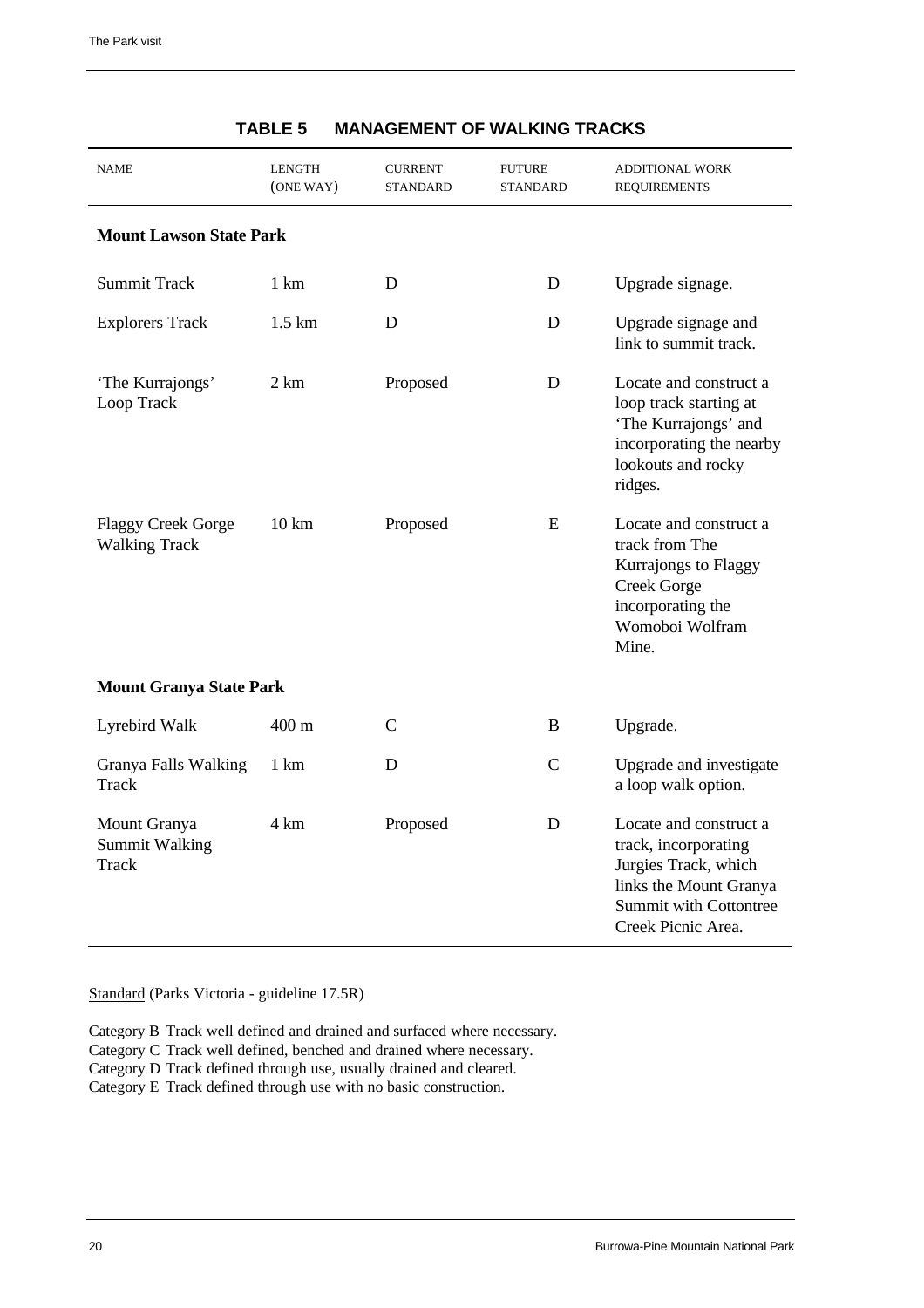- *Seek the assistance of volunteers in constructing and maintaining walking tracks.*
- <span id="page-29-2"></span>• *Investigate the potential for the development of walking routes (particularly within Mount Lawson State Park) which create a walk linking 'The Kurrajongs' to the southern end of the Park.*
- *Investigate the development of a walking track along the Conic Range to Mount Lawson in Mount Lawson State Park.*

## <span id="page-29-0"></span>**5.2.4 Horse riding**

Horse riding is not a popular use of the Parks. Despite this, precautions must be taken to minimise soil erosion and the introduction of weeds. Areas suitable for camping with horses are available outside the Parks.

#### <span id="page-29-1"></span>**Aim**

• Provide opportunities for recreational horse riders but minimise the impact of horse riding on park values and other users.

## **Management strategies**

- *Permit horse riding on public vehicle roads and management vehicle only tracks (table 3) but not on walking tracks, or seasonally closed roads.*
- *Permit horse riding on Koetong Creek Track with prior approval from the Ranger in Charge.*
- *Do not permit horse camping in the Parks.*

## **5.2.5 Rock climbing and abseiling**

Rock climbing is not a popular activity in the Parks, but some opportunities exist for rock climbers in Mount Lawson State Park.

## **Aim**

• Provide for rock climbing and abseiling in the Parks but minimise impacts on park values.

#### **Management strategy**

• *Promote the use of minimal impact techniques for abseiling and rock climbing activities.*

## **5.2.6 Orienteering and rogaining**

Both Parks have been used infrequently for orienteering and rogaining, although both are well suited to these activities.

#### **Aim**

• Provide for orienteering and rogaining in the Parks, but minimise impacts on park values.

#### **Management strategies**

- *Permit orienteering and rogaining in accordance with Parks Victoria guidelines.*
- *Liaise with orienteering groups to minimise impacts on park values.*

## **5.2.7 Dogs**

Dogs have never been allowed in the Parks and the area has not been used for walking or exercising dogs in the past.

Native fauna is at risk from injury or predation by domestic dogs and may be frightened away from an area by their scent or noise. Dogs can also cause inconvenience and annoyance to other Park users.

## **Aim**

• Minimise disturbance to fauna and visitors by dogs.

## **Management strategy**

• *Continue to prohibit dogs from both Parks.*

## **5.3 Visitor information, interpretation and education**

Information, interpretative services and environmental education help to orientate visitors, foster an understanding and appreciation of a Park's features and values, management problems and contribute to a broader understanding of natural environments encourage appropriate visitor use, reduce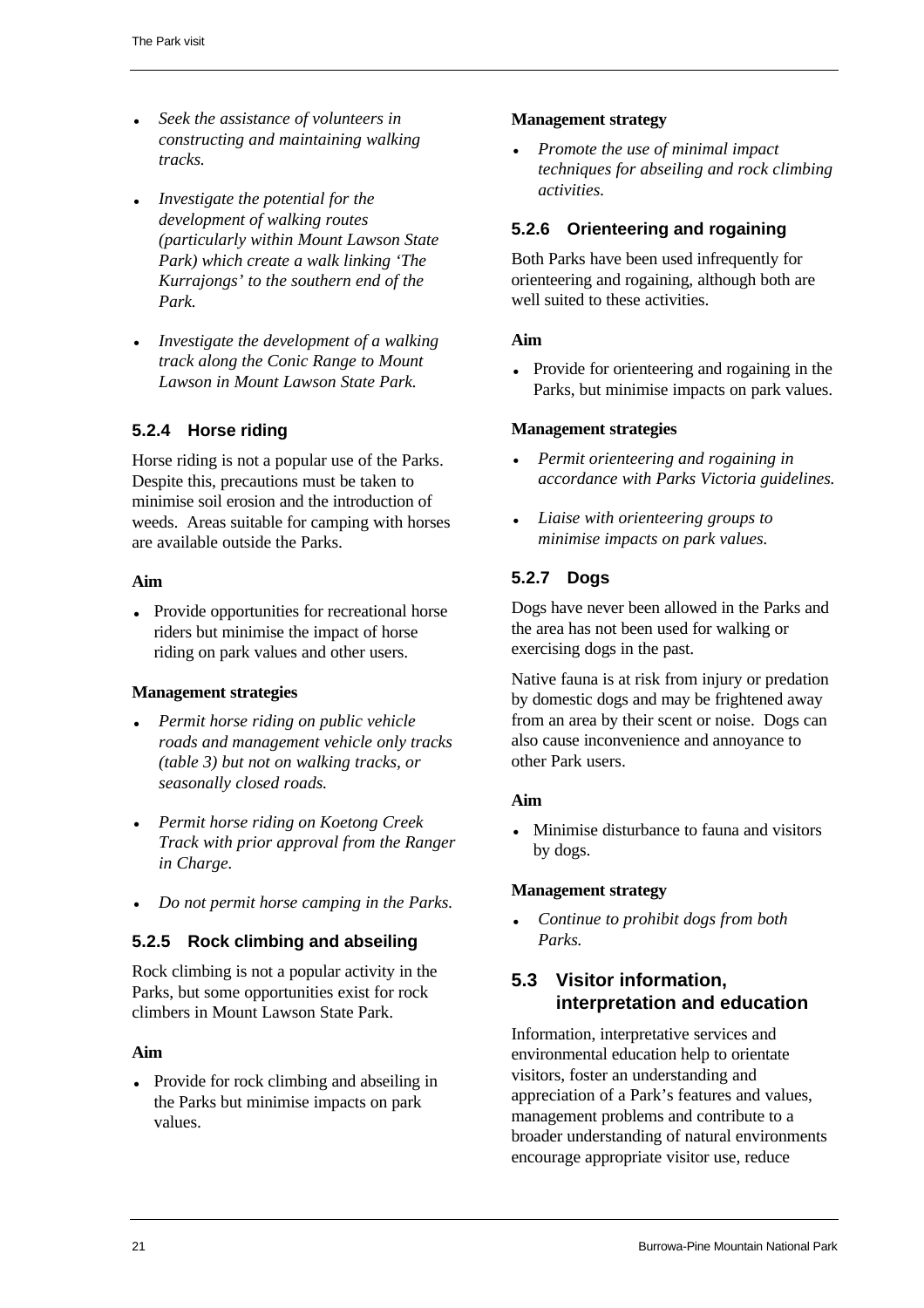and management objectives. Contact with the Parks by people travelling through the area is currently low because, although the Parks are highly visible from major roads, they are largely surrounded by cleared farmland and do not have adequate visitor information or good signs to key features. There is currently no interpretative program for the Parks.

A general information board outlining all parks of the Upper Murray is situated on the Murray Valley Highway at Bullioh, and there is a visitor information board at the Mount Granya Summit. There is a need to improve visitor information for both Parks.

Key visitor contact points will be established at Cotton Tree Creek Picnic Area and 'The Kurrajongs' (proposed) providing information about the Parks. A third point is south of Mt Lawson State Park at the Historic Bridge Picnic Area. These points are within easy access of major tourist routes.

#### <span id="page-30-0"></span>**Aims**

- Provide visitors with information and knowledge about the values of the Parks.
- Provide educational opportunities for schools, tertiary institutions and community groups.

#### **Management strategies**

- *Develop a signs plan for the Parks covering roads, walking tracks and other visitor destinations, including the three key visitor contact points.*
- *Install information boards giving information about Mount Lawson State Park at the Historic Trestle Bridge Picnic Area and at 'The Kurrajongs'.*
- *Install an information board about Mount Granya State Park at the Cottontree Creek Picnic Area.*
- *Develop a Park Interpretation Plan, in conjunction with other Parks in the area, to guide Park managers and staff in developing, supporting and evaluating interpretative and education services in the Parks.*
- *Ensure that information on the need for minimal impact practices by Park visitors is incorporated into Park information and interpretative material.*
- *Establish and implement monitoring and maintenance schedules for all interpretative facilities.*
- *Provide Park information for tourism outlets in the region.*
- *Update information boards and publications produced for the Parks as required.*
- *Upgrade publications for each Park.*
- *Investigate opportunities for commercial or volunteer-run holiday interpretative programs in each Park.*

## **5.4 Commercial tourism operations**

The Parks are currently a 'low-level' attraction in the Upper Murray area but have potential for commercial tourism operations.

#### **Aims**

- Provide opportunities for sustainable commercial tourism.
- Realise the potential of the Parks as regional tourism attractions consistent with park management objectives.

- *Encourage applications from commercial tour operators to provide a range of tours compatible with park values.*
- *Assess the Parks to identify opportunities for new tourism experiences, itineraries, themes and services, and make these known to local tourism bodies and potential operators.*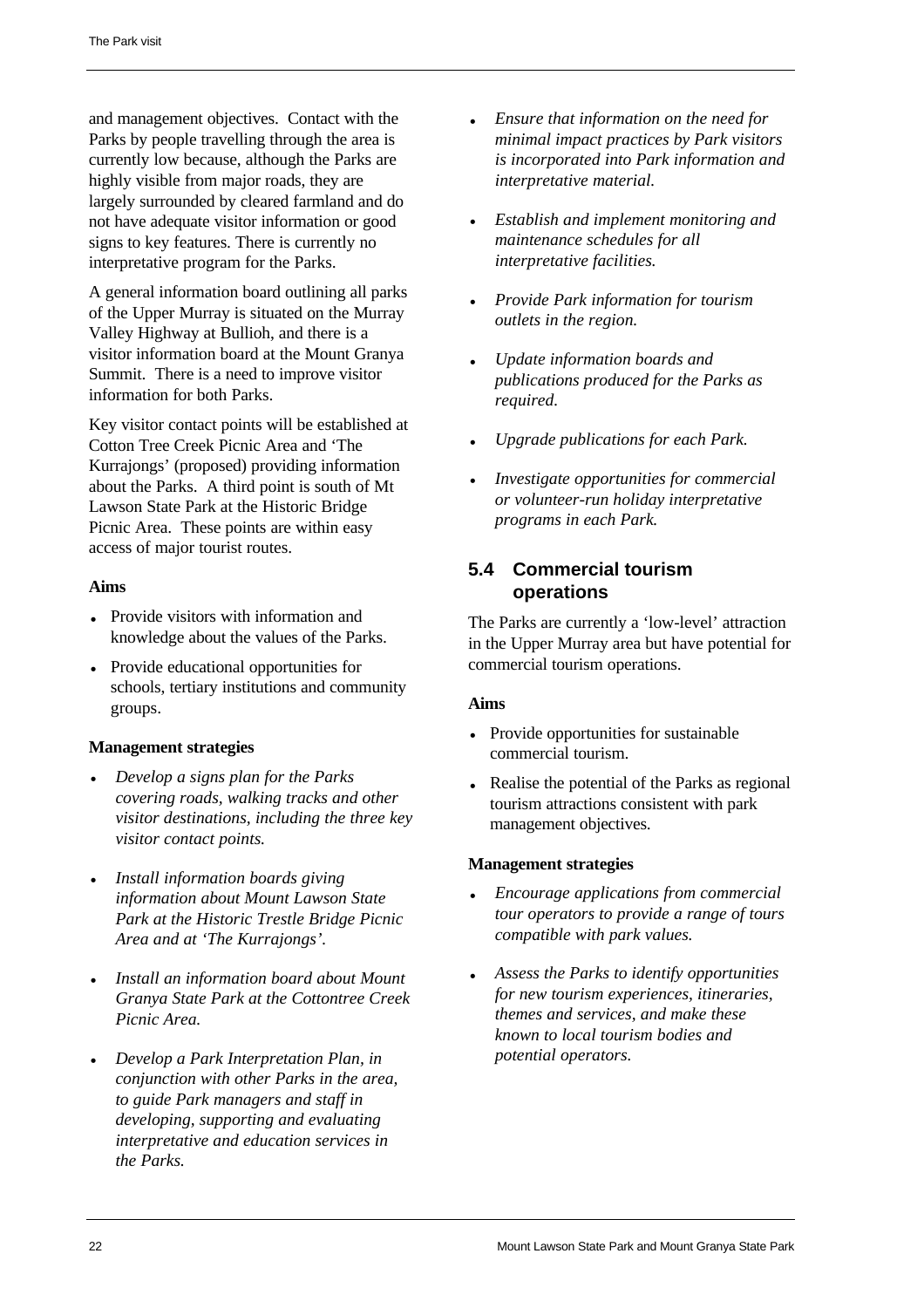## <span id="page-31-0"></span>**5.5 Public safety**

The climate and topography of the Parks present inherent dangers and risks to Park visitors and these are increased in parts of the Parks by their remoteness and lack of access. High cliffs, unstable rocky slopes, slippery rocks, large areas without roads or tracks, and exposed mining access tunnels, present potential hazards to visitors.

#### **Aim**

• Promote and encourage safe practices among staff and visitors to the Parks.

- *Encourage visitors to seek information on any activities they intend to undertake in the Parks, including the associated risks.*
- *Include appropriate information about potential hazards, such as water availability, mine shafts and dangerous topography, in relevant Park information.*
- *Ensure that staff are sufficiently trained to assist in emergency situations.*
- *Prepare and implement a strategy to ensure visitor safety at the Womoboi Mine.*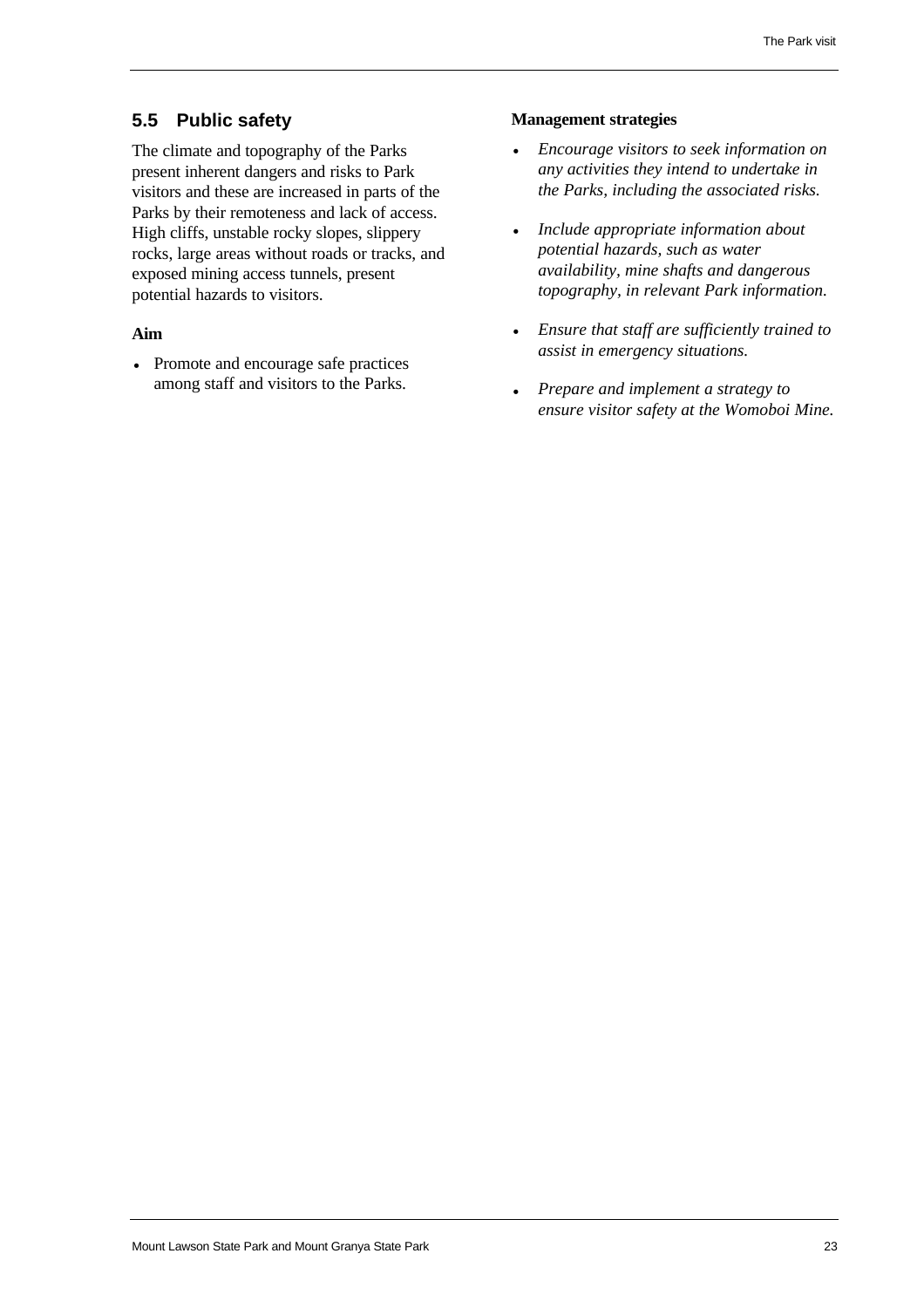## **6 COMMUNITY AWARENESS AND INVOLVEMENT**

## <span id="page-32-1"></span><span id="page-32-0"></span>**6.1 Friends and volunteers**

Currently, Friends of Mount Lawson State Park or Mount Granya State Park groups do not exist, although several local community groups have been involved in volunteer projects and may be interested in developing a Friends group.

## **Aim**

• Encourage volunteer involvement in managing the Parks.

## **Management strategies**

- *Encourage and assist volunteers in forming a single Friends group for the Parks if interest arises in the local community, and support such a group once established.*
- <span id="page-32-2"></span>• *Develop and evaluate a long-term volunteer strategy for the Parks which makes use of the skills and interests of volunteer groups in undertaking appropriate park management activities.*
- *Encourage tertiary study which will assist in developing knowledge relevant to management of the Parks.*

## **6.2 Community awareness and Park neighbours**

Most neighbours to the Parks are primarily involved in agriculture. Their main interest in the Parks relates to the management of fire and pest plants and animals.

Pine plantations managed by Victorian Plantations Corporation and private landholders are situated to the east of Mount Lawson State Park. State forests adjoin both Parks, particularly the eastern boundary of Mount Lawson State Park. Protection of these timber resources from fire is an important concern for Park neighbours.

Various illegal activities such as firewood collection, rubbish dumping and shooting occur, particularly in Mount Lawson State

Park. A lack of recognition within the community regarding the status and significance of these Parks is thought to be a contributing factor to these problems.

## **Aims**

- Increase public awareness of park values, regulations and management activities including fuel reduction burning, and pest plant and animal control.
- Encourage adjoining landholders to participate in park management (including planning).
- Encourage conservation and sound land management practices on private land adjoining the Parks.

- *Liaise with local community groups and landholders and, as appropriate, involve them in relevant aspects of planning and management of the Parks.*
- *Apply, and encourage the application of, the Good Neighbour Policy to management issues on or near the boundaries of the Parks.*
- *Liaise with Victorian Plantations Corporation on mutual land management issues, including fire management and pest plant and animal control.*
- *Encourage a co-ordinated pest plant and animal control program with Park neighbours.*
- *Seek regular local media coverage of Park activities, such as improvement to visitor facilities, pest plant and animal control, results of research and surveys and other items of interest.*
- *Promote the importance of significant features in the Parks, including significant plants and cultural sites, through contact with community groups, schools and the general public.*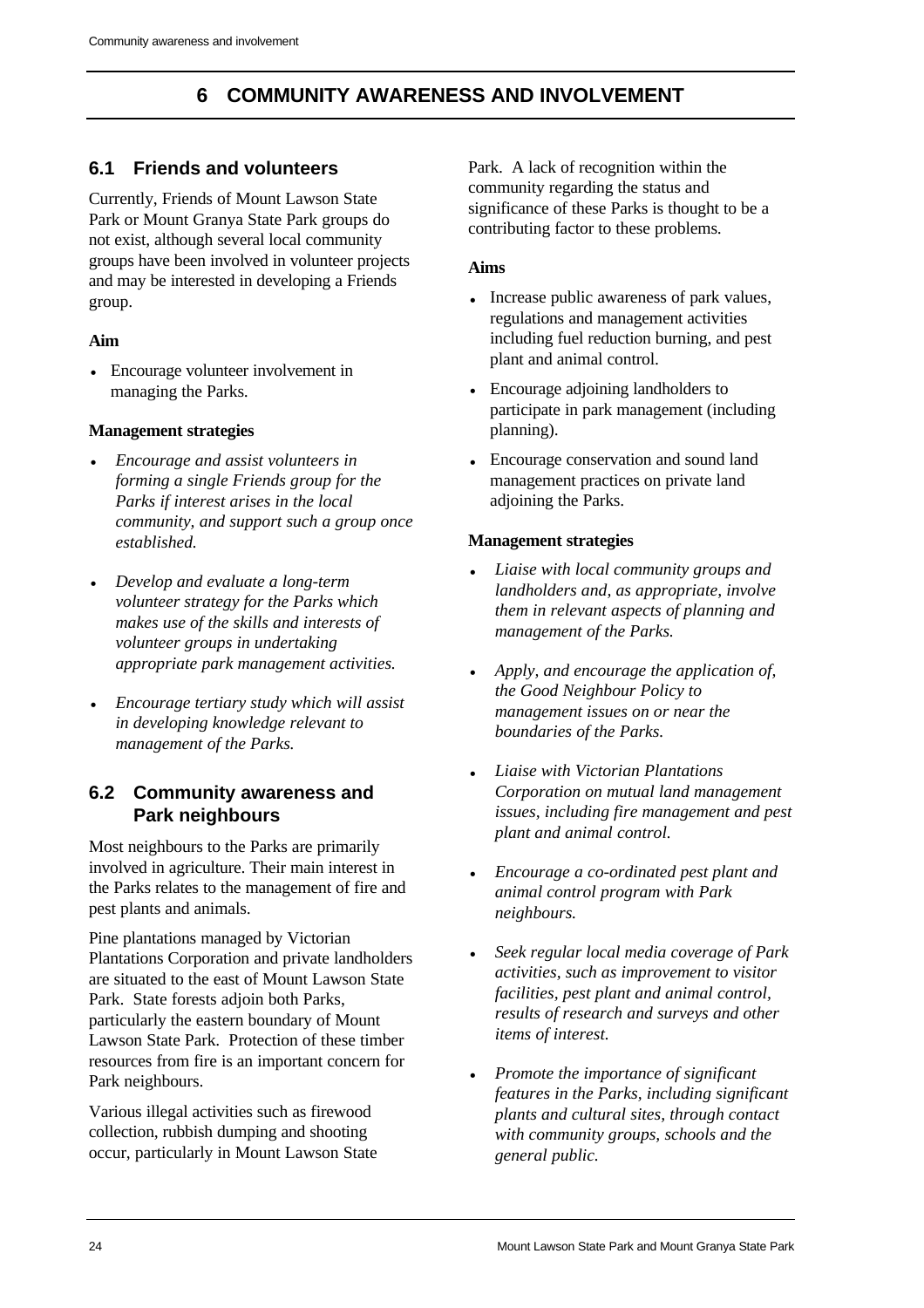## <span id="page-33-1"></span><span id="page-33-0"></span>**7.1 Authorised uses**

## **7.1.1 Utilities**

Communications facilities currently exist on both Mount Lawson and Mount Granya in conjunction with existing fire towers.

Australian Newsprint Mills (ANM) operate a communications facility attached to the Mount Lawson Fire Tower. This facility predates the declaration of the Parks but is currently unlicensed.

Power is supplied to the Mount Granya communications facility by a single span power line on the western face of Mount Granya. A Statewide Mobile Radio facility including a mast and shed is adjacent to the fire tower.

A powder magazine constructed by the former Forests Commission is located near the western border of Mount Granya State Park.

#### **Aims**

- Minimise the impact of fire towers and communications facilities and other utilities on Park and landscape values.
- Ensure that existing and proposed utilities are licensed where appropriate.

#### **Management strategies**

- *Investigate alternative options for the design and location of the Mount Lawson communications facility, in consultation with ANM and the Forests Service, which will minimise visual impacts on the Park (section 3.4).*
- *License the ANM communications facility under Section 26A of the National Parks Act if an alternative location cannot be found.*
- *Assess future proposals for additional telecommunications sites in accordance with relevant legislation, codes of Practice and guidelines.*
- *Ensure that all utilities are authorised and managed in accordance with Parks Victoria guidelines.*
- *Manage the powder magazine in conjunction with the Forests Service.*

## **7.1.2 Apiculture**

In accordance with approved LCC recommendations (LCC 1986), apiculture is permitted on a maximum of 20 sites in Mount Lawson State Park, although they are rarely utilised. Apiculture is not permitted in Mount Granya State Park. No apiary sites are currently in use and none has been used in recent times in either Park.

#### **Aim**

• Provide for apiculture in accordance with LCC recommendations and park guidelines.

#### **Management strategies**

- *Permit up to 20 apiary sites within Mount Lawson State Park at suitable locations which will minimise impacts on the Park and visitors.*
- *Manage apiary sites in accordance with Parks Victoria apiculture guidelines.*
- *Encourage apiarists to use alternative apiary sites outside Mount Lawson State Park, and in consultation with the Victorian Apiarists Association, review the requirement for sites based on demand.*

#### **7.1.3 Defence Force and Emergency Service training**

The Defence Force makes occasional use of the Mount Lawson State Park for small-scale adventure training exercises such as bushwalking. Similar uses by Emergency Services would be appropriate.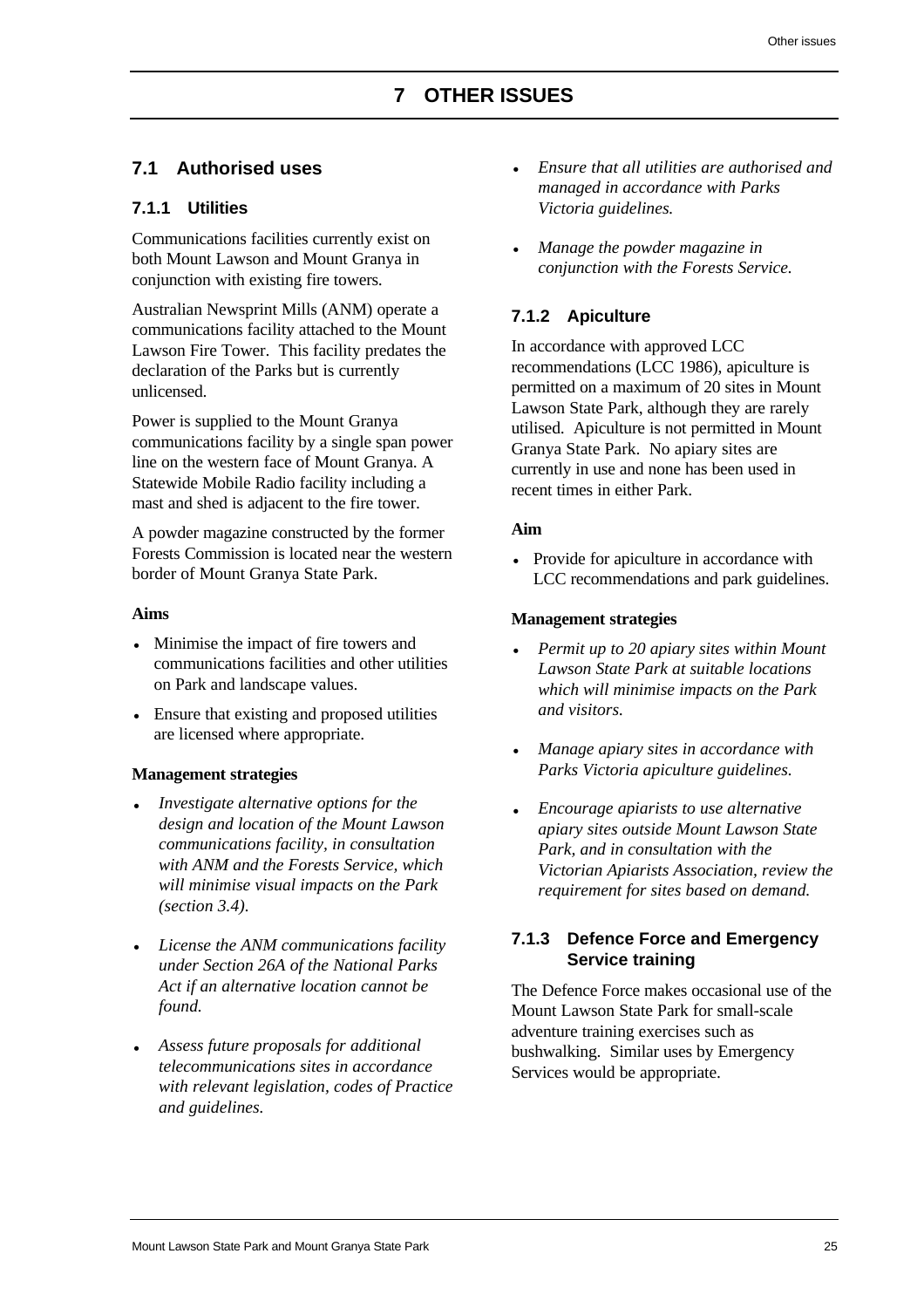## **Aim**

• Allow for appropriate training exercises by the Defence Force and Emergency Services.

## **Management strategy**

• *Continue to allow level 1 Defence Force training and emergency services training in the Parks in accordance with Parks Victoria guidelines.*

## <span id="page-34-0"></span>**7.2 Boundaries and adjacent uses**

Many boundaries of the Parks are in steep rocky terrain. As a result, boundary fences often do not follow the correct alignment. Several areas near Park boundaries are currently occupied by adjoining landholders.

Both Parks adjoin State forest and agricultural land which is primarily used for grazing. Mount Lawson State Park is also near pine plantations managed by Victorian Plantations Corporation.

A 225 ha cleared freehold inlier known as 'Kings' land is situated within Mount Lawson State Park. The Park provides the only access to this farm.

An area included in Mount Lawson State Park in response to LCC recommendations (LCC 1986) links the main part of the Park (the former multi-purpose park) to the Murray Valley Highway. However, it does not include an occurrence of a significant EVC known as Swamp Riparian Woodland which had previously been intended for inclusion in the Park.

An adjoining area of State forest contains significant features including Swamp Riparian Woodland, an historic timber trestle bridge and a grassland adjoining the Koetong Creek.

#### **Aims**

- Minimise the impact of adjacent uses on park values.
- Rationalise Park boundaries.

- *Seek to address issues associated with the southern boundary of Mount Lawson State Park in conjunction with the Forests Service.*
- *Conduct a survey to determine accurate on-ground Park boundaries and boundary issues.*
- *Identify occupancies and formalise licence arrangements where appropriate, in conjunction with Park neighbours.*
- *Remove grazing from, fence and revegetate the area currently under occupation adjacent to Cottontree Creek Picnic Area (Mount Granya State Park), as appropriate.*
- *Continue to manage the historic trestle bridge in conjunction with Mount Lawson State Park.*
- *Prepare a written permission, for signature by the Director, which allows the owner of the freehold inlier within Mount Lawson State Park to continue to undertake the following activities within the Park:*
	- *transport and droving of stock along Mount Lawson Road, Flaggy Creek Track and Thologolong Track;*
	- *transport and use of working dogs along Mount Lawson Road, Flaggy Creek Track and Thologolong Track;*
	- *vehicular access to 'Kings' along Flaggy Creek Track and Thologolong Track at all times including during periods of seasonal road closure;*
	- *the carrying of firearms;*
	- *maintenance of firebreaks along park boundaries;*
	- *maintenance of Flaggy Creek Track.*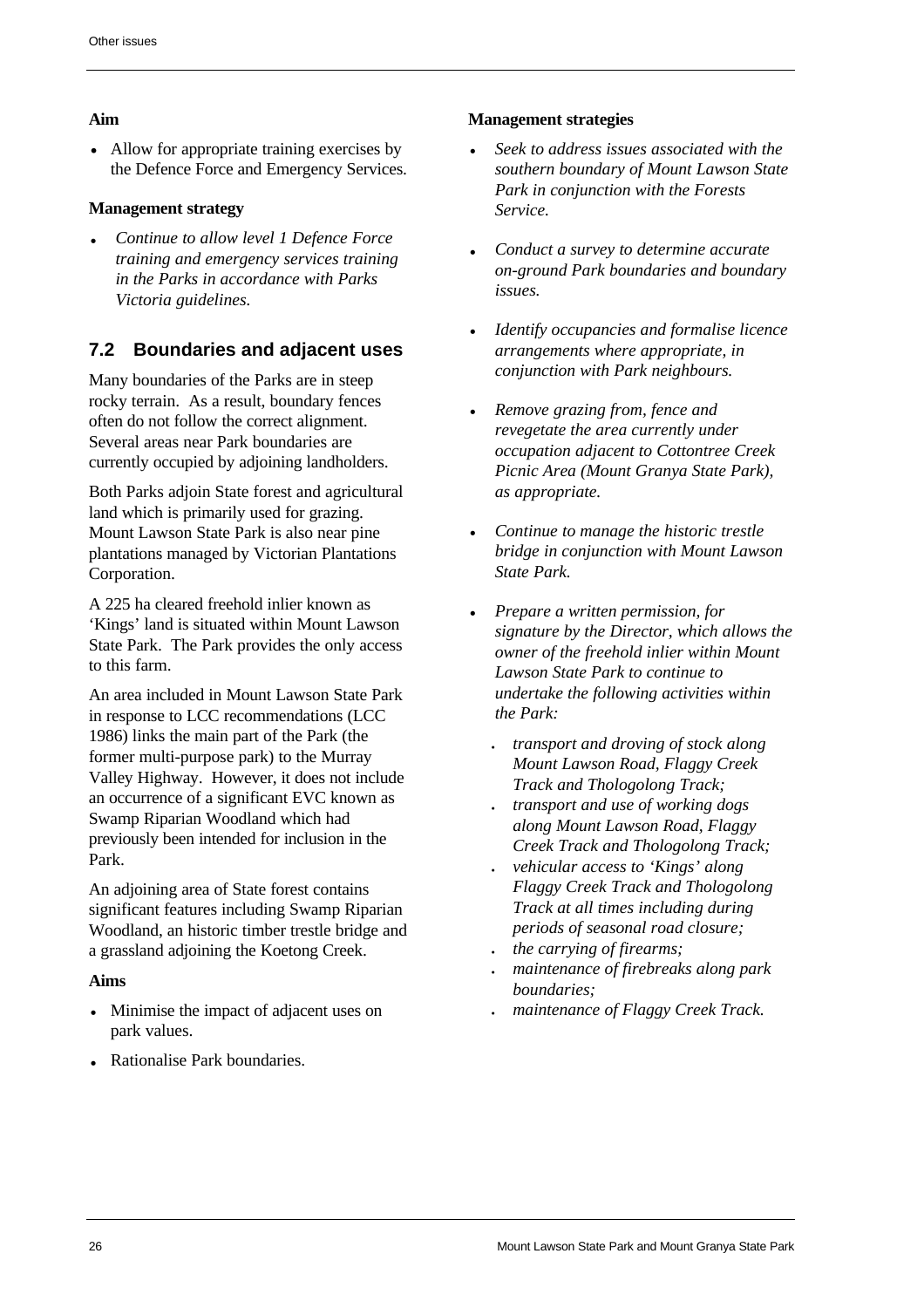## **8 IMPLEMENTATION**

<span id="page-35-0"></span>A three-year rolling implementation program will be prepared for the Parks to ensure efficient implementation of the Plan. Priorities for management are identified in table 6 as an initial step in this process.

<span id="page-35-1"></span>

| <b>MANAGEMENT STRATEGY</b>                                                                                            | <b>SECTION IN PLAN</b> |
|-----------------------------------------------------------------------------------------------------------------------|------------------------|
| <b>Resource conservation</b>                                                                                          |                        |
| Undertake drainage works to prevent track erosion.                                                                    | 3.1                    |
| Survey and investigate management requirements for the Clay Heathland<br>community.                                   | 3.2                    |
| Develop a Management Plan for Aboriginal Art Sites.                                                                   | 3.5                    |
| <b>Park protection</b>                                                                                                |                        |
| Undertake prescribed burning in accordance with the North East<br>Region Fire Protection Plan.                        | 4.1                    |
| Prepare and implement a pest plant and animal strategy for the Parks.                                                 | 4.2                    |
| <b>The Park visit</b>                                                                                                 |                        |
| Upgrade Mount Lawson Road and establish signs.                                                                        | 5.2.1                  |
| Design and construct a camping and day use area at 'The Kurrajongs'.                                                  | 5.2.2                  |
| Develop walking tracks in accordance with table 5.                                                                    | 5.2.3                  |
| Establish information board at 'The Kurrajongs', the Historic Bridge<br>Picnic Area and Cottontree Creek Picnic Area. | 5.3                    |
| Prepare a signs plan and improve signs for both Parks on major tourist<br>routes.                                     | 5.3                    |
| Other uses                                                                                                            |                        |
| Liaise with the Forests Service to address boundary issues.                                                           | 7.2                    |
| Remove grazing, fence and revegetate the area adjacent to Cottontree<br>Creek Picnic Area.                            | 7.2                    |
| <b>Monitoring and research</b>                                                                                        |                        |
| Continue to implement the Trout Cod Research and Recovery Plan.                                                       | 3.3                    |
| Undertake an extensive faunal survey.                                                                                 | 3.3                    |

| TABLE 6 |  | <b>PRIORITY MANAGEMENT STRATEGIES</b> |  |
|---------|--|---------------------------------------|--|
|---------|--|---------------------------------------|--|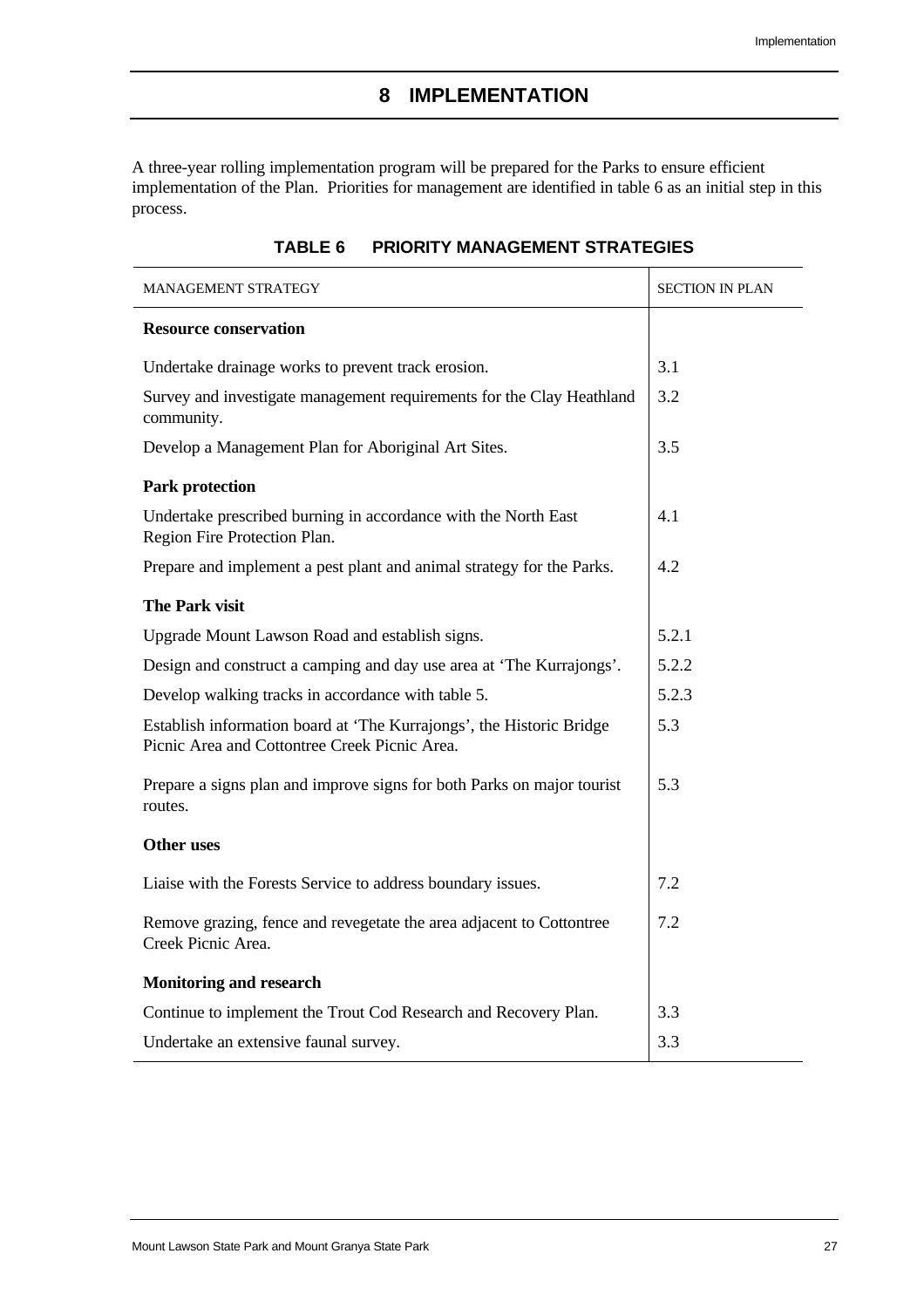- <span id="page-36-0"></span>CNR 1994, *Trout Cod, Maccullochella macquariensis (culvier)(pisces: percichthyidae), Resource Handbook and Research and Recovery Plan*, Department of Conservation and Natural Resources, Victoria.
- CNR 1995a, *Code of Practice for Fire Management on Public Land*, Department of Conservation and Natural Resources, Victoria.
- CNR 1995b, *Threatened Fauna in Victoria - 1995*, Department of Conservation and Natural Resources, Victoria.
- DCE 1990, *North East Region Regional Fire Protection Plan*, Department of Conservation and Environment, Victoria.
- LCC 1973, *Final Recommendations: North-Eastern Study Area District 1*, Land Conservation Council, Melbourne.
- LCC 1986, *Final Recommendations: North-Eastern Area (Benalla-Upper Murray) Review*, Land Conservation Council, Melbourne.
- NPS 1995, *National Parks and Conservation Reserves: Guidelines and Procedures Manual*, National Parks Service, Department of Conservation and Natural Resources, Melbourne.
- NRE database (1997) Flora Information Systems, Department of Natural Resources and Environment, Melbourne.